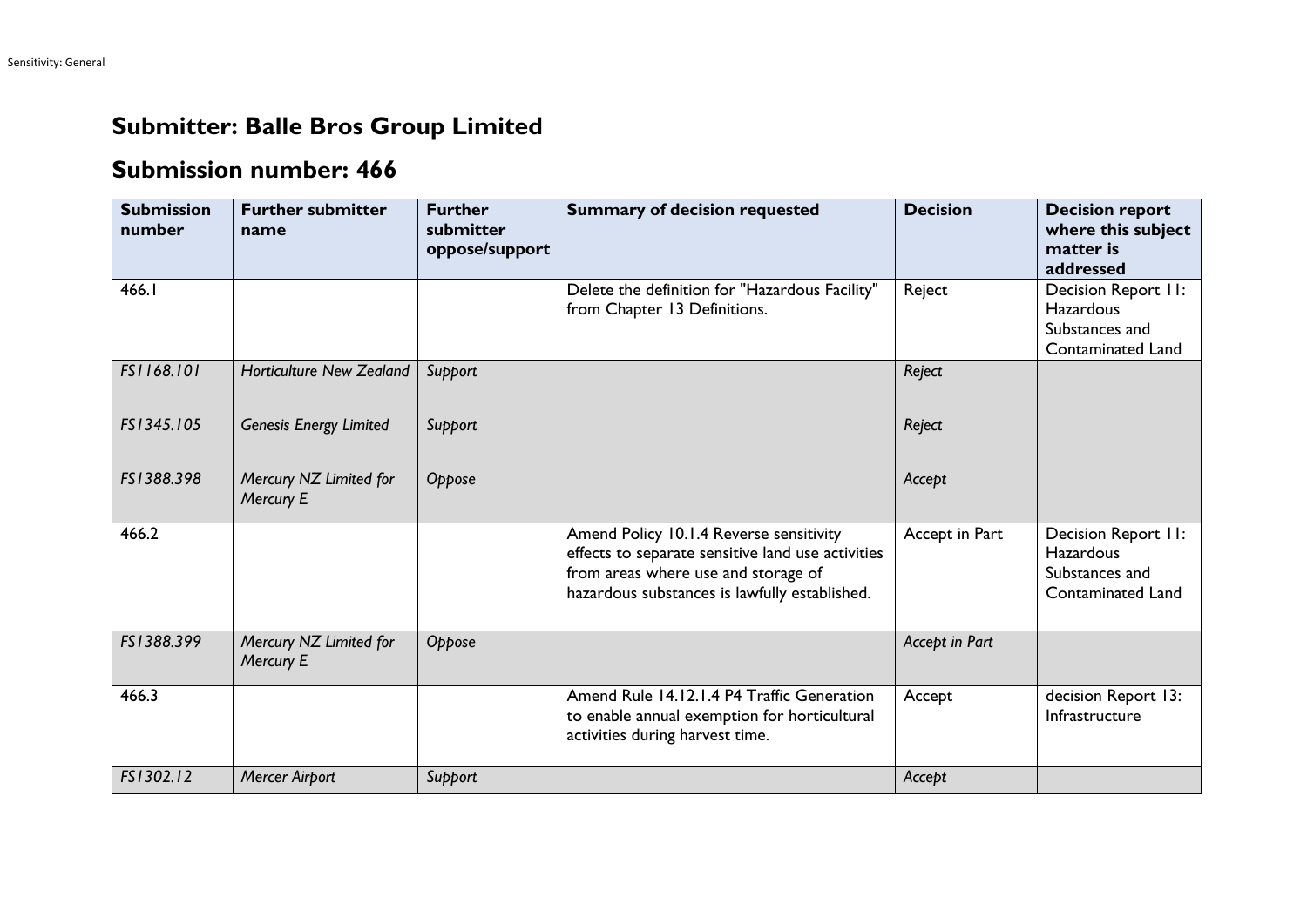| <b>Submission</b><br>number | <b>Further submitter</b><br>name    | <b>Further</b><br>submitter<br>oppose/support | <b>Summary of decision requested</b>                                                                                                                                                                   | <b>Decision</b> | <b>Decision report</b><br>where this subject<br>matter is<br>addressed |
|-----------------------------|-------------------------------------|-----------------------------------------------|--------------------------------------------------------------------------------------------------------------------------------------------------------------------------------------------------------|-----------------|------------------------------------------------------------------------|
| 466.4                       |                                     |                                               | Amend Rule 16.1.2 P10 Permitted Activities<br>to encompass all existing commercial<br>vegetable production activities on land that<br>has been rezoned residential/urban.                              | Reject          | Decision Report 14:<br><b>Residential Zone</b>                         |
| FS1388.400                  | Mercury NZ Limited for<br>Mercury E | Oppose                                        |                                                                                                                                                                                                        | Accept          |                                                                        |
| 466.5                       |                                     |                                               | Add a new permitted activity to Rule 16.2.4.1<br>Earthworks - General for Ancillary Rural<br>Earthworks where existing commercial<br>vegetable production operations have been<br>rezoned residential. | Reject          | Decision Report 14:<br><b>Residential Zone</b>                         |
| 466.6                       |                                     |                                               | Amend Rule 16.2.4.1 RD1 Earthworks to<br>avoid reverse sensitivity effects on any<br>adjoining Rural Zoned land.                                                                                       | Reject          | Decision Report 14:<br><b>Residential Zone</b>                         |
| FS1308.60                   | The Surveying Company               | Support                                       |                                                                                                                                                                                                        | Reject          |                                                                        |
| FS1388.401                  | Mercury NZ Limited for<br>Mercury E | Oppose                                        |                                                                                                                                                                                                        | Accept          |                                                                        |
| 466.7                       |                                     |                                               | Amend Rule 16.2.4.3 Earthworks - Significant<br>Natural Area to allow for ground truthing of<br>all Significant Natural Areas prior to inclusion<br>as a property record and on planning maps.         | Accept in Part  | Decision Report 9:<br>Significant Natural<br>Areas                     |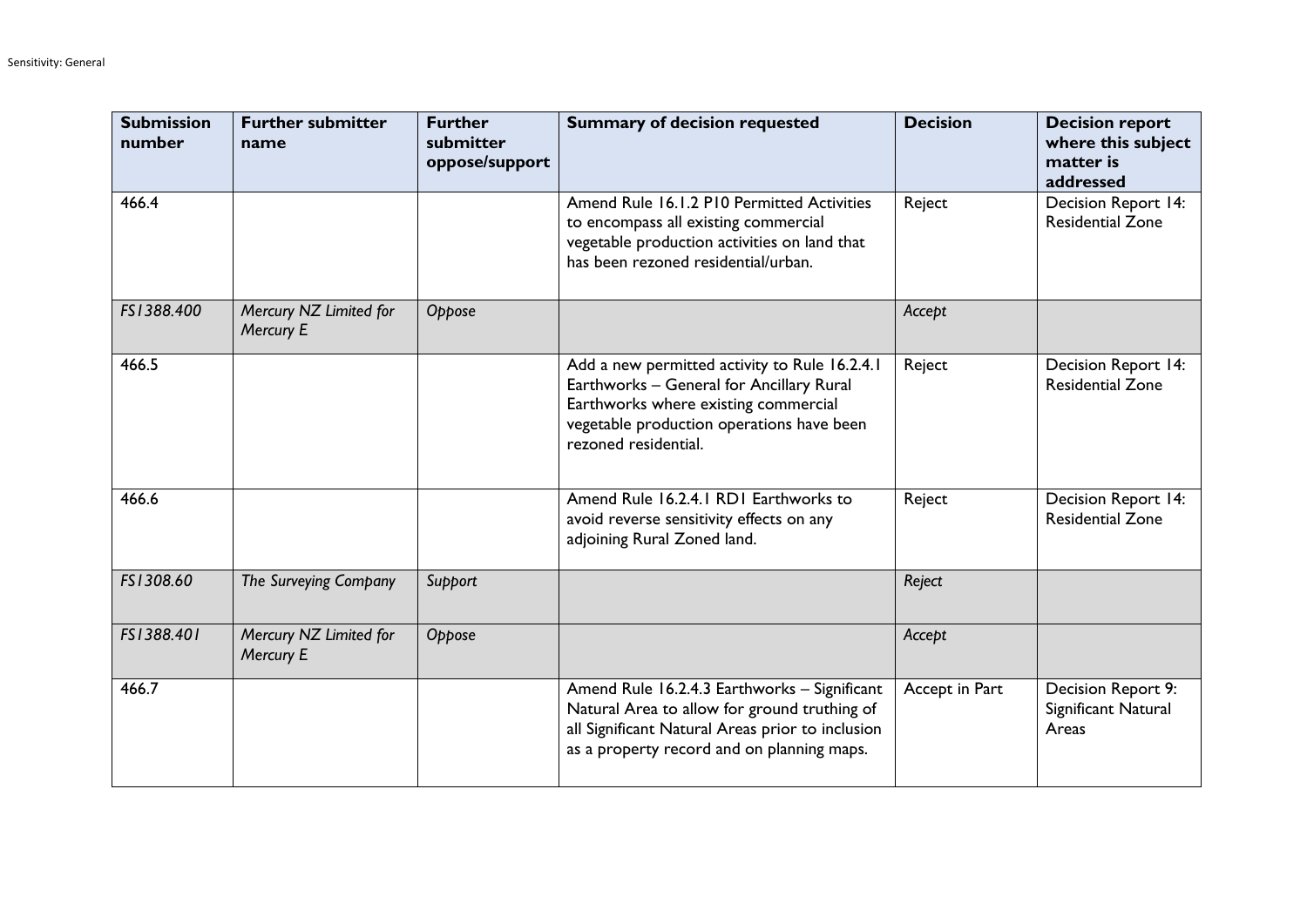| <b>Submission</b><br>number | <b>Further submitter</b><br>name    | <b>Further</b><br>submitter<br>oppose/support | <b>Summary of decision requested</b>                                                                                                                                                                                              | <b>Decision</b> | <b>Decision report</b><br>where this subject<br>matter is<br>addressed |
|-----------------------------|-------------------------------------|-----------------------------------------------|-----------------------------------------------------------------------------------------------------------------------------------------------------------------------------------------------------------------------------------|-----------------|------------------------------------------------------------------------|
| FS1345.106                  | <b>Genesis Energy Limited</b>       | Support                                       |                                                                                                                                                                                                                                   | Accept in Part  |                                                                        |
| FS1388.402                  | Mercury NZ Limited for<br>Mercury E | Oppose                                        |                                                                                                                                                                                                                                   | Accept in Part  |                                                                        |
| 466.8                       |                                     |                                               | Amend Rule 16.2.8 PI Indigenous vegetation<br>clearance inside a Significant Natural Area PI<br>to allow for ground truthing of all Significant<br>Natural Areas prior to inclusion as a property<br>record and on planning maps. | Accept in Part  | Decision Report 9:<br>Significant Natural<br>Areas                     |
| FS1377.111                  | Havelock Village Limited            | Support                                       |                                                                                                                                                                                                                                   | Accept in Part  |                                                                        |
| 466.9                       |                                     |                                               | Amend Rule 16.3.9.3 Building setback -<br>Waterbodies to change setback requirements<br>to 30m from a lake and 20m from a<br>watercourse.                                                                                         | Reject          | Decision Report 14:<br><b>Residential Zone</b>                         |
| FS1388.403                  | Mercury NZ Limited for<br>Mercury E | Oppose                                        |                                                                                                                                                                                                                                   | Accept          |                                                                        |
| 466.10                      |                                     |                                               | Retain Rule 22.1.2 P7 Farming as notified.                                                                                                                                                                                        | Accept in Part  | <b>Decision Report 22:</b><br><b>Rural Zone</b>                        |
| 466.II                      |                                     |                                               | Retain Rule 22.1.3 RD2 Rural Industry as<br>notified.                                                                                                                                                                             | Accept in Part  | Decision Report 22:<br><b>Rural Zone</b>                               |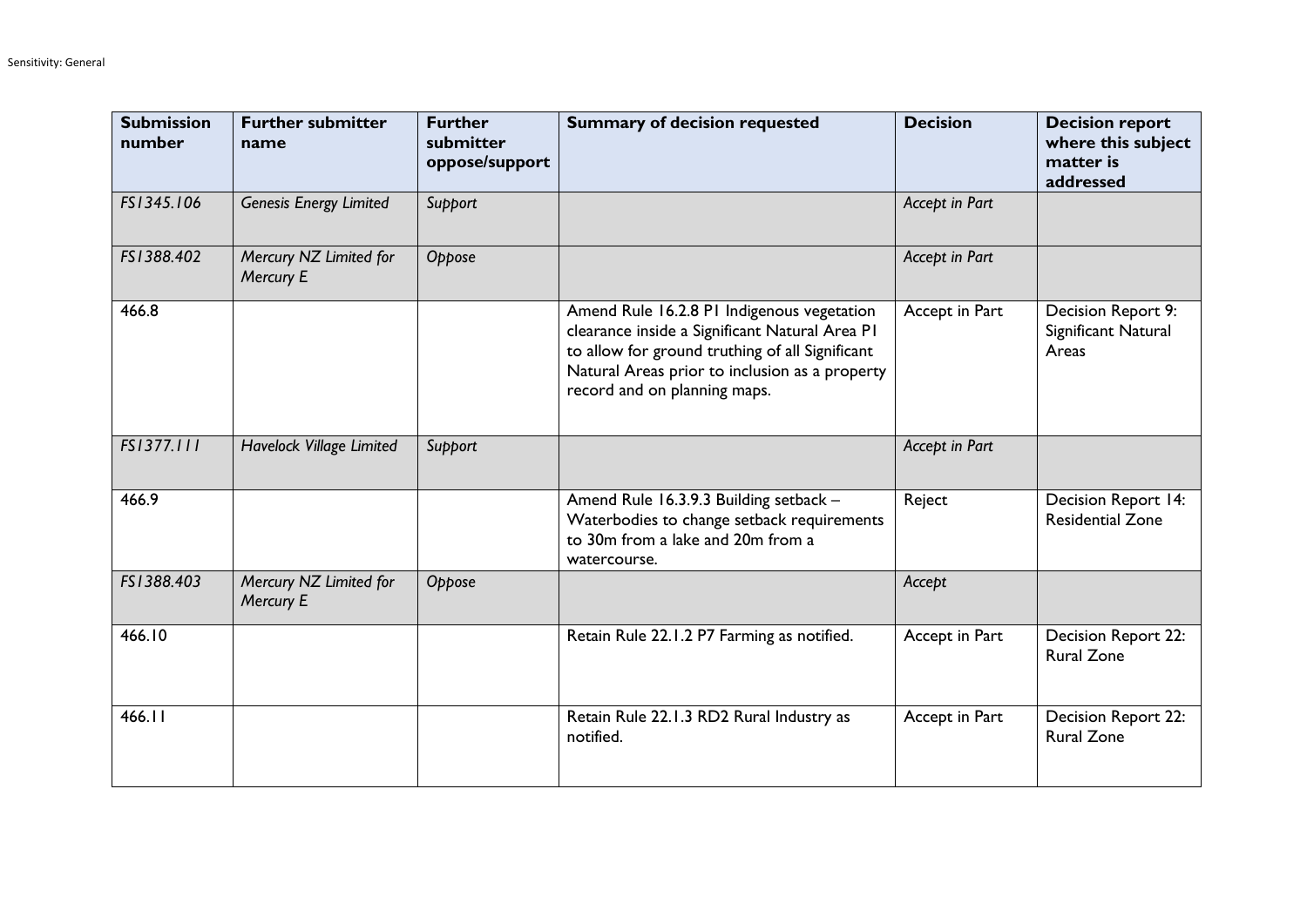| <b>Submission</b><br>number | <b>Further submitter</b><br>name    | <b>Further</b><br>submitter<br>oppose/support | <b>Summary of decision requested</b>                                                      | <b>Decision</b> | <b>Decision report</b><br>where this subject<br>matter is<br>addressed |
|-----------------------------|-------------------------------------|-----------------------------------------------|-------------------------------------------------------------------------------------------|-----------------|------------------------------------------------------------------------|
| FS1308.54                   | The Surveying Company               | Support                                       |                                                                                           | Accept in Part  |                                                                        |
| FS1388.404                  | Mercury NZ Limited for<br>Mercury E | Oppose                                        |                                                                                           | Accept in Part  |                                                                        |
| 466.12                      |                                     |                                               | Amend Rule 22.1.5 Discretionary Activities to<br>read as 22.1.4 Discretionary Activities. | Accept          | Decision Report 22:<br><b>Rural Zone</b>                               |
| FS1388.405                  | Mercury NZ Limited for<br>Mercury E | Oppose                                        |                                                                                           | Reject          |                                                                        |
| 466.13                      |                                     |                                               | Retain Rule 22.2.1.1 P1 Noise - General as<br>notified.                                   | Accept in Part  | Decision Report 22:<br><b>Rural Zone</b>                               |
| 466.14                      |                                     |                                               | Retain Rule 22.2.3.1 PI Earthworks - General<br>as notified.                              | Accept in Part  | Decision Report 22:<br><b>Rural Zone</b>                               |
| FS1388.406                  | Mercury NZ Limited for<br>Mercury E | Oppose                                        |                                                                                           | Accept in Part  |                                                                        |
| 466.15                      |                                     |                                               | Delete Rule 22.2.3.1 P2 (iii) Earthworks -<br>General.                                    | Reject          | Decision Report 22:<br><b>Rural Zone</b>                               |
| FS1168.68                   | <b>Horticulture New Zealand</b>     | Support                                       |                                                                                           | Reject          |                                                                        |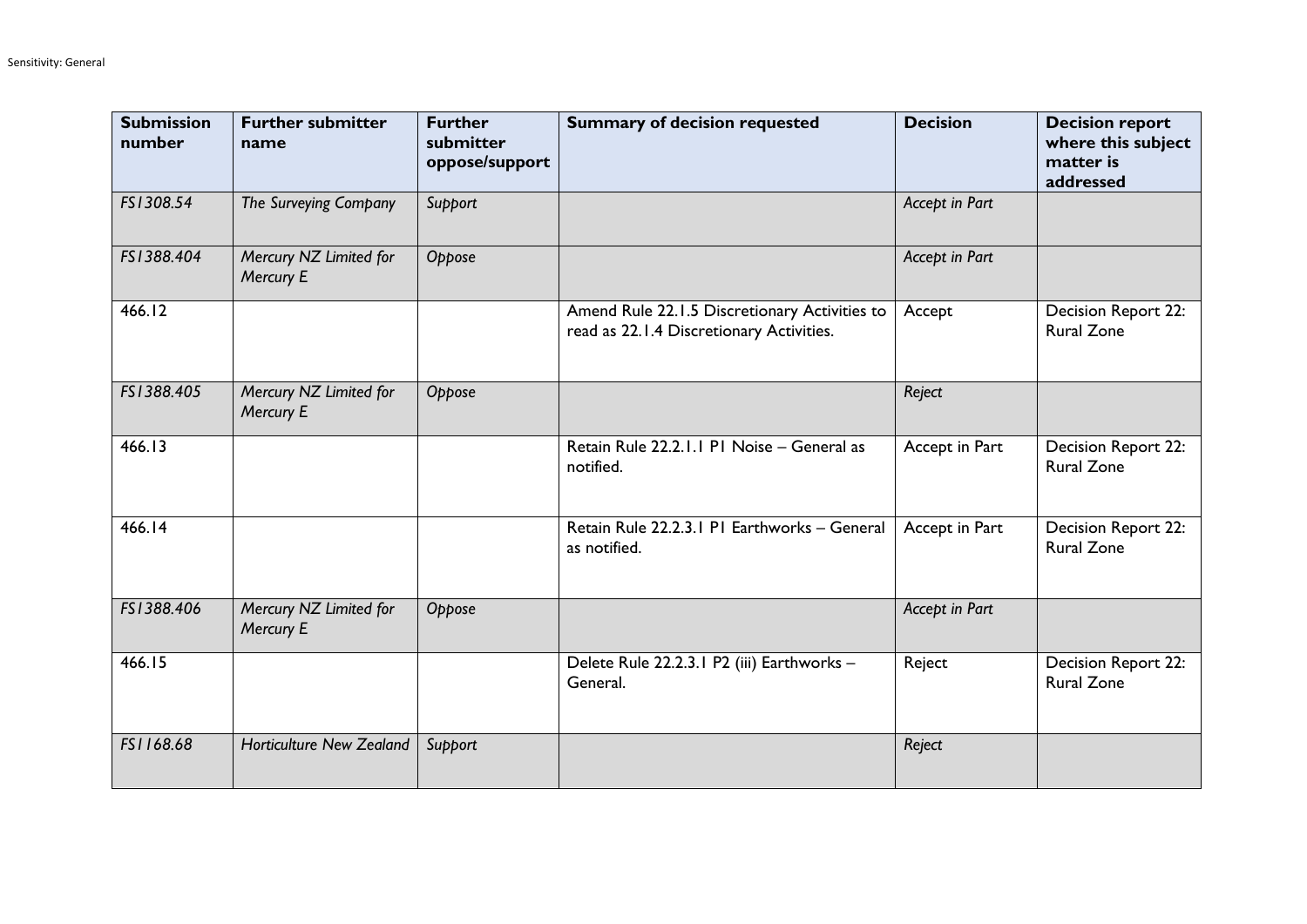| <b>Submission</b><br>number | <b>Further submitter</b><br>name    | <b>Further</b><br>submitter<br>oppose/support | <b>Summary of decision requested</b>                                                                                                                                                                 | <b>Decision</b> | <b>Decision report</b><br>where this subject<br>matter is<br>addressed                |
|-----------------------------|-------------------------------------|-----------------------------------------------|------------------------------------------------------------------------------------------------------------------------------------------------------------------------------------------------------|-----------------|---------------------------------------------------------------------------------------|
| FS1302.13                   | Mercer Airport                      | Support                                       |                                                                                                                                                                                                      | Reject          |                                                                                       |
| FS1388.407                  | Mercury NZ Limited for<br>Mercury E | Oppose                                        |                                                                                                                                                                                                      | Accept          |                                                                                       |
| 466.16                      |                                     |                                               | Amend Rule 22.2.3.3 PI Earthworks -<br>Significant Natural Area to allow for ground<br>truthing of all Significant Natural Areas prior<br>to inclusion as a property record and on<br>planning maps. | Accept in Part  | Decision Report 9:<br>Significant Natural<br>Areas                                    |
| 466.17                      |                                     |                                               | Delete Table 5.1 Activity Status Table -<br>Permitted Activity Thresholds from Appendix<br>5 Hazardous Substances, in the context of<br>opposing Rule 22.2.4 PI Hazardous<br>Substances.             | Accept          | Decision Report II:<br><b>Hazardous</b><br>Substances and<br><b>Contaminated Land</b> |
| FS1302.14                   | <b>Mercer Airport</b>               | Support                                       |                                                                                                                                                                                                      | Accept          |                                                                                       |
| FS1388.408                  | Mercury NZ Limited for<br>Mercury E | Oppose                                        |                                                                                                                                                                                                      | Reject          |                                                                                       |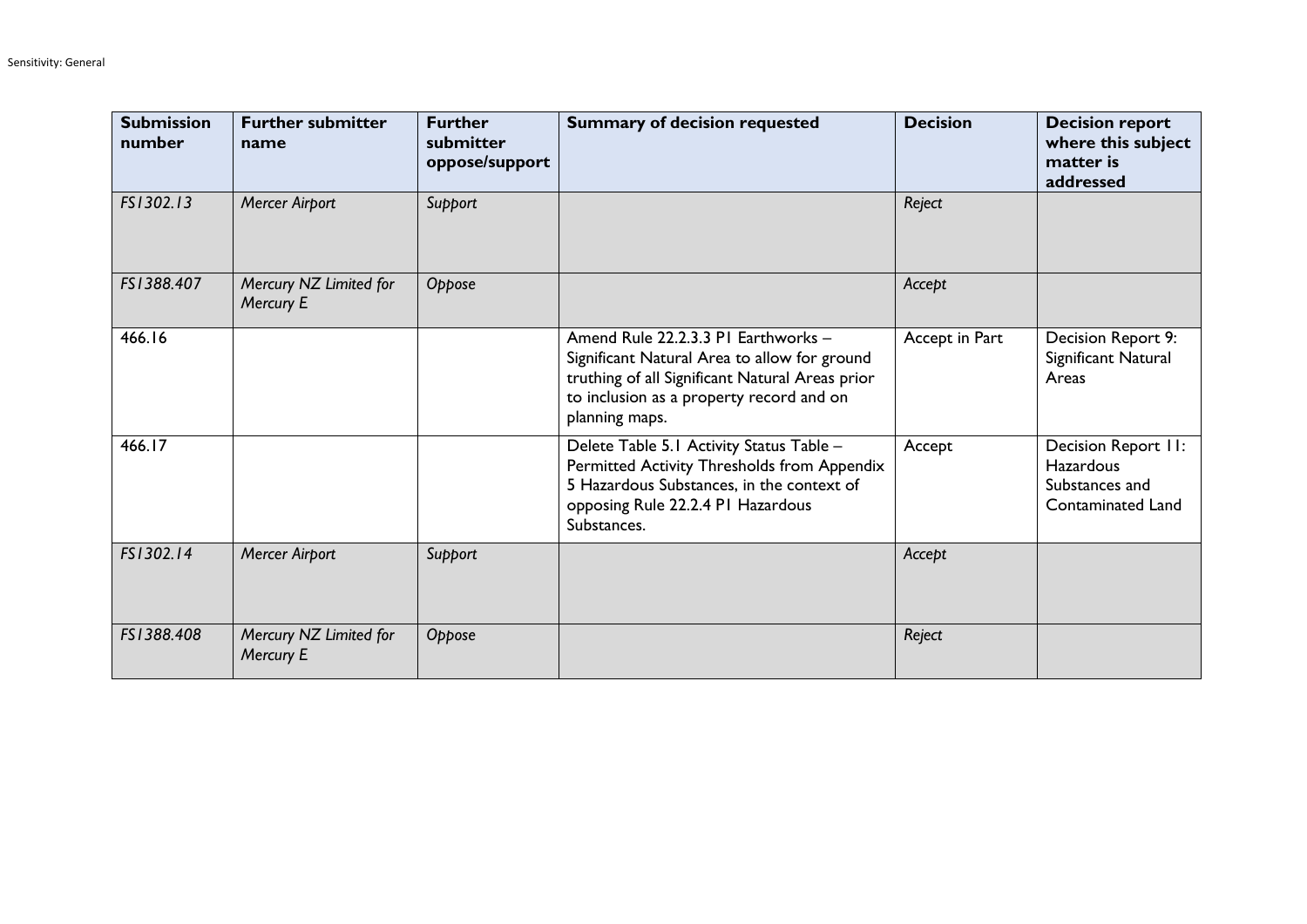| <b>Submission</b><br>number | <b>Further submitter</b><br>name                                               | <b>Further</b><br>submitter<br>oppose/support | <b>Summary of decision requested</b>                                                                                                                                                                                           | <b>Decision</b> | <b>Decision report</b><br>where this subject<br>matter is<br>addressed |
|-----------------------------|--------------------------------------------------------------------------------|-----------------------------------------------|--------------------------------------------------------------------------------------------------------------------------------------------------------------------------------------------------------------------------------|-----------------|------------------------------------------------------------------------|
| 466.18                      |                                                                                |                                               | Amend Rule 22.2.7 PI Indigenous vegetation<br>clearance inside a Significant Natural Area to<br>allow for ground truthing of all Significant<br>Natural Areas prior to inclusion as a property<br>record and on planning maps. | Accept in Part  | Decision Report 9:<br>Significant Natural<br>Areas                     |
| FS1340.76                   | TaTa Valley Limited                                                            | Support                                       |                                                                                                                                                                                                                                | Accept in Part  |                                                                        |
| FS1377.112                  | Havelock Village Limited                                                       | Support                                       |                                                                                                                                                                                                                                | Accept in Part  |                                                                        |
| 466.19                      |                                                                                |                                               | Amend Rule 22.3.4.1 Height - Building<br>General so that the height of any building<br>associated with a farming or rural services<br>activity must not exceed 15m.                                                            | Accept in Part  | Decision Report 22:<br><b>Rural Zone</b>                               |
| FS1168.75                   | <b>Horticulture New Zealand</b>                                                | Support                                       |                                                                                                                                                                                                                                | Accept in Part  |                                                                        |
| FS1308.55                   | The Surveying Company                                                          | Support                                       |                                                                                                                                                                                                                                | Accept in Part  |                                                                        |
| FS1171.111                  | Phoebe Watson for<br><b>Barker &amp; Associates on</b><br>behalf of T&G Global | Support                                       |                                                                                                                                                                                                                                | Accept in Part  |                                                                        |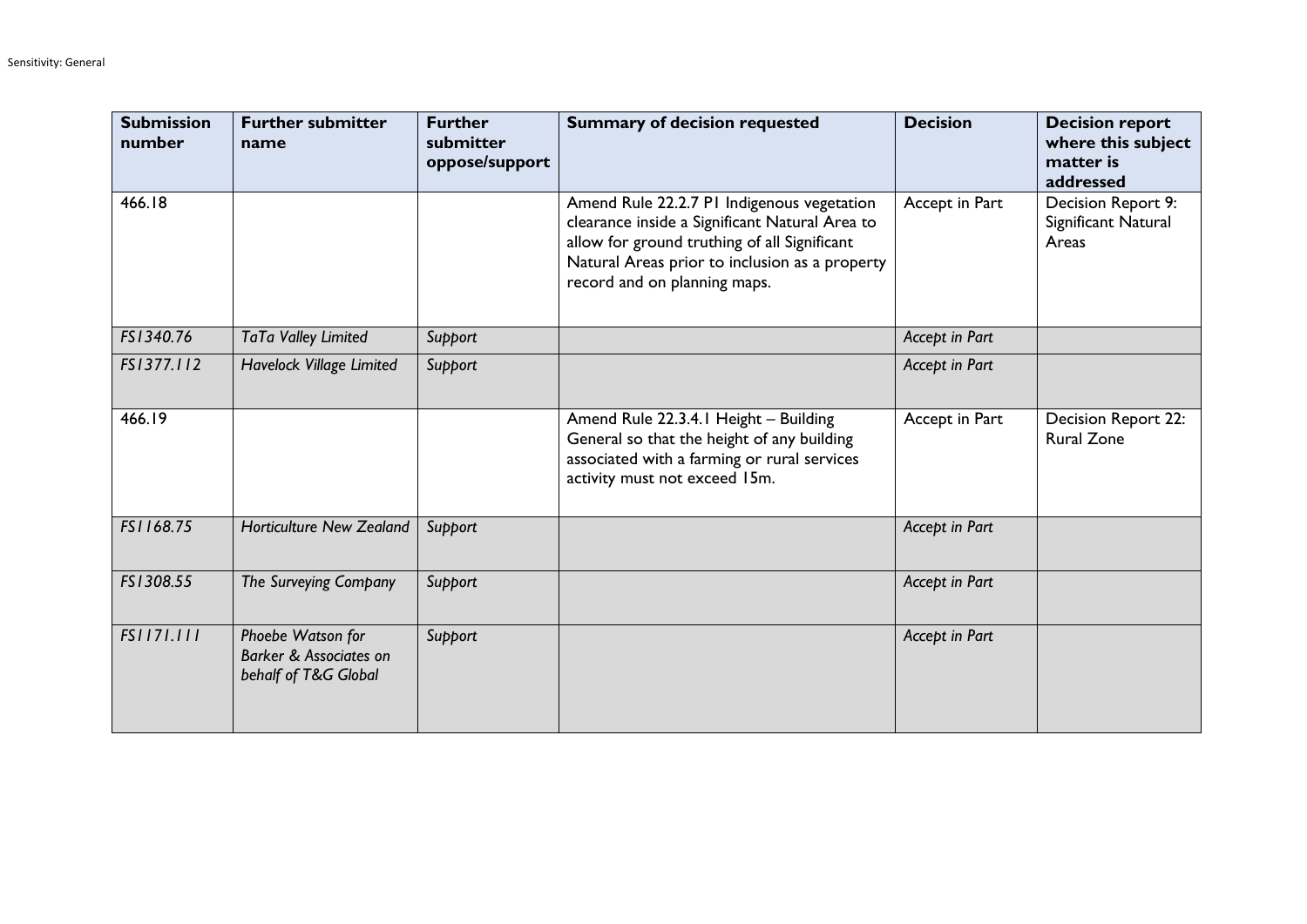| <b>Submission</b><br>number | <b>Further submitter</b><br>name    | <b>Further</b><br>submitter<br>oppose/support | <b>Summary of decision requested</b>                                                                                                                                                                                                                                                                                      | <b>Decision</b> | <b>Decision report</b><br>where this subject<br>matter is<br>addressed |
|-----------------------------|-------------------------------------|-----------------------------------------------|---------------------------------------------------------------------------------------------------------------------------------------------------------------------------------------------------------------------------------------------------------------------------------------------------------------------------|-----------------|------------------------------------------------------------------------|
| 466.20                      |                                     |                                               | Delete reference to 500m2 maximum or 2%<br>of site area from Rule 22.3.6 Building<br>coverage.                                                                                                                                                                                                                            | Accept in Part  | Decision Report 22:<br><b>Rural Zone</b>                               |
| FS1308.56                   | The Surveying Company               | Support                                       |                                                                                                                                                                                                                                                                                                                           | Accept in Part  |                                                                        |
| FS1388.409                  | Mercury NZ Limited for<br>Mercury E | Oppose                                        |                                                                                                                                                                                                                                                                                                                           | Accept in Part  |                                                                        |
| 466.21                      |                                     |                                               | Amend Rule 22.3.6 D1 Building coverage to<br>be classified as a Restricted Discretionary<br>Activity rather than a Discretionary Activity<br>AND Add new matters of discretion to Rule<br>22.3.6 Building coverage as follows:<br><b>Effects on character and amenity</b><br>Management of effects of stormwater run-off. | Reject          | Decision Report 22:<br><b>Rural Zone</b>                               |
| FS1388.410                  | Mercury NZ Limited for<br>Mercury E | Oppose                                        |                                                                                                                                                                                                                                                                                                                           | Accept          |                                                                        |
| 466.22                      |                                     |                                               | Amend Rule 22.3.7.5 PI Building setback to<br>change the setback to 30m from a lake and<br>20m from a watercourse.                                                                                                                                                                                                        | Accept in Part  | <b>Decision Report 22:</b><br><b>Rural Zone</b>                        |
| FS1168.81                   | <b>Horticulture New Zealand</b>     | Support                                       |                                                                                                                                                                                                                                                                                                                           | Accept in Part  |                                                                        |
| FS1340.78                   | TaTa Valley Limited                 | Support                                       |                                                                                                                                                                                                                                                                                                                           | Accept in Part  |                                                                        |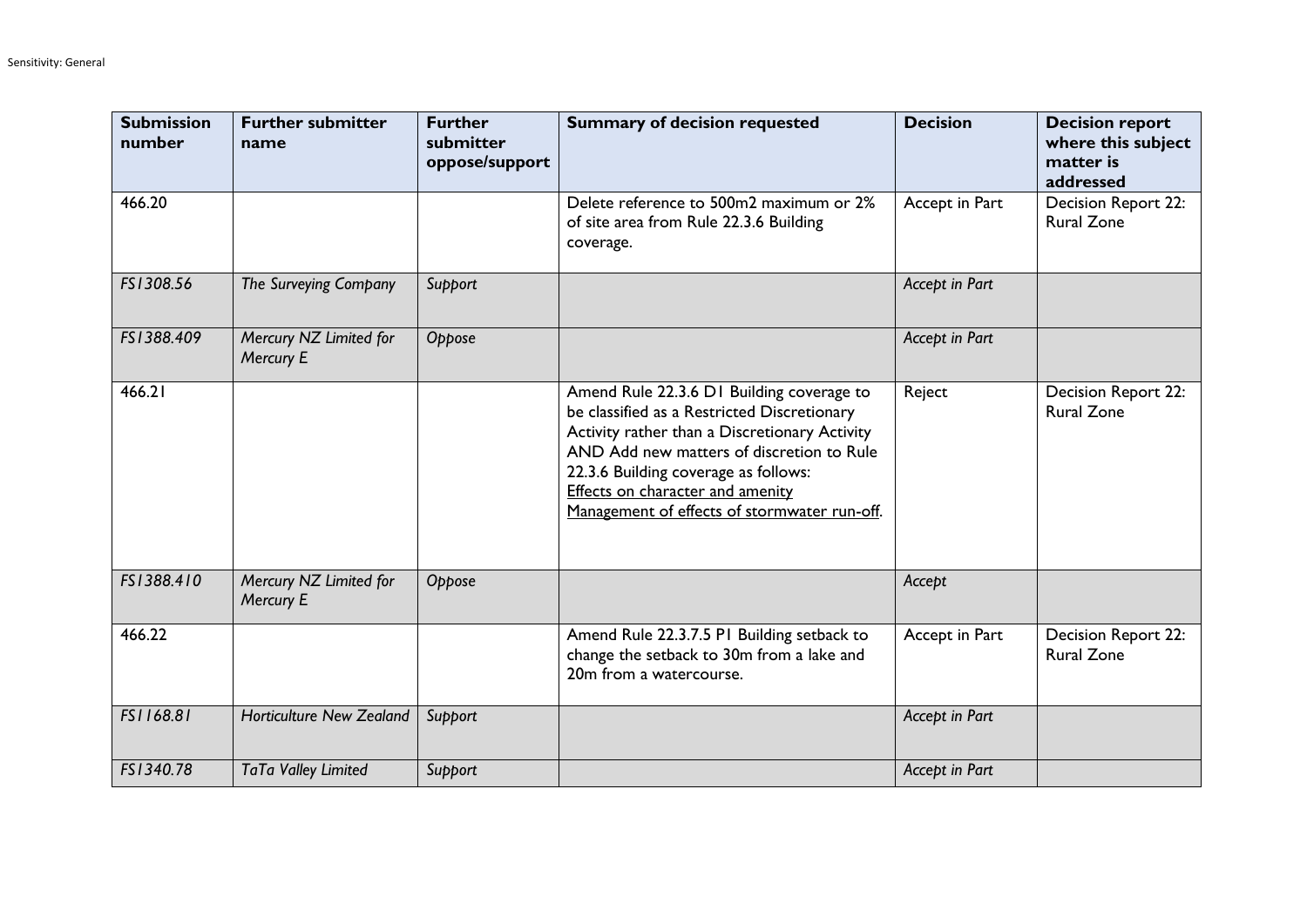| <b>Submission</b><br>number | <b>Further submitter</b><br>name    | <b>Further</b><br>submitter<br>oppose/support | <b>Summary of decision requested</b>                                                                                                                                                         | <b>Decision</b> | <b>Decision report</b><br>where this subject<br>matter is<br>addressed |
|-----------------------------|-------------------------------------|-----------------------------------------------|----------------------------------------------------------------------------------------------------------------------------------------------------------------------------------------------|-----------------|------------------------------------------------------------------------|
| FS1388.411                  | Mercury NZ Limited for<br>Mercury E | Oppose                                        |                                                                                                                                                                                              | Accept in Part  |                                                                        |
| 466.23                      |                                     |                                               | Delete Rule 22.4.1.1 PR2 and PR3 Prohibited<br>subdivision and replace with a new non-<br>complying rule.                                                                                    | Reject          | Decision Report 22:<br><b>Rural Zone</b>                               |
| FS1129.46                   | <b>Auckland Council</b>             | Oppose                                        |                                                                                                                                                                                              | Accept          |                                                                        |
| FS1131.13                   | The Village Church Trust            | Support                                       |                                                                                                                                                                                              | Reject          |                                                                        |
| FS1308.57                   | The Surveying Company               | Support                                       |                                                                                                                                                                                              | Reject          |                                                                        |
| FS1388.412                  | Mercury NZ Limited for<br>Mercury E | Oppose                                        |                                                                                                                                                                                              | support         |                                                                        |
| 466.24                      |                                     |                                               | Delete 22.4.1.2 RD1 General Subdivision.                                                                                                                                                     | Reject          | <b>Decision Report 22:</b><br><b>Rural Zone</b>                        |
| FS1129.68                   | <b>Auckland Council</b>             | Oppose                                        |                                                                                                                                                                                              | Accept          |                                                                        |
| FS1388.413                  | Mercury NZ Limited for<br>Mercury E | Oppose                                        |                                                                                                                                                                                              | Accept          |                                                                        |
| 466.25                      |                                     |                                               | Amend Rule 22.4.1.5 RD1 Rural Hamlet<br>Subdivision to ensure that proposed lots shall<br>not be located on high class soils, except<br>where primary productive use is no longer<br>viable. | Accept          | Decision Report 22:<br><b>Rural Zone</b>                               |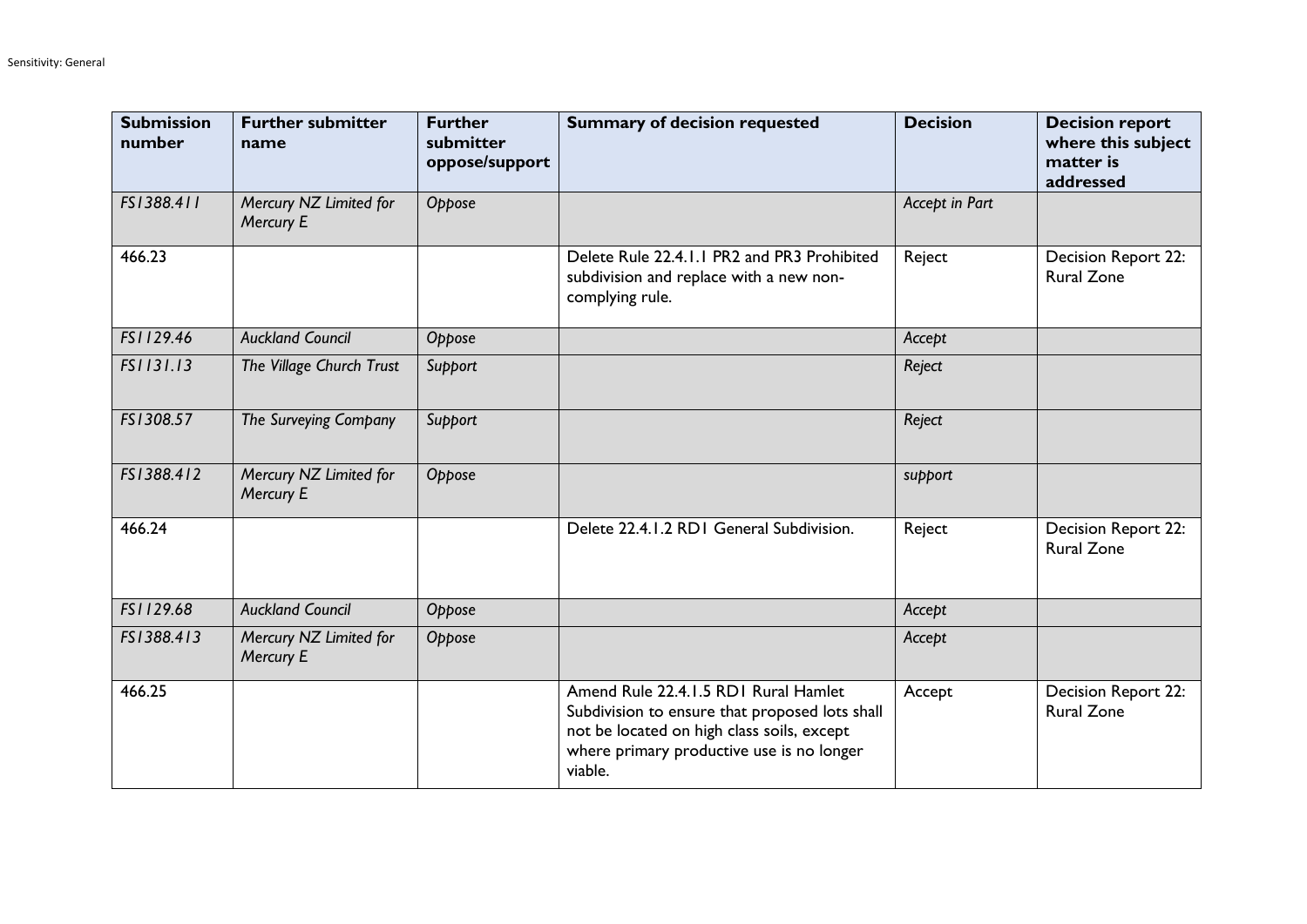| <b>Submission</b><br>number | <b>Further submitter</b><br>name                                                            | <b>Further</b><br>submitter<br>oppose/support | <b>Summary of decision requested</b>                                                                                                                                                                                           | <b>Decision</b> | <b>Decision report</b><br>where this subject<br>matter is<br>addressed |
|-----------------------------|---------------------------------------------------------------------------------------------|-----------------------------------------------|--------------------------------------------------------------------------------------------------------------------------------------------------------------------------------------------------------------------------------|-----------------|------------------------------------------------------------------------|
| FS1308.58                   | The Surveying Company                                                                       | Oppose                                        |                                                                                                                                                                                                                                | Reject          |                                                                        |
| 466.26                      |                                                                                             |                                               | Amend Rule 22.4.1.6 RD1 (a)(i) Conservation<br>lot subdivision to remove "Less than 2ha in all<br>other areas" and replace with "between Iha<br>and $2ha$ in all other areas $= 1$ maximum<br>number of new Records of Title". | Reject          | Decision Report 22:<br><b>Rural Zone</b>                               |
| 466.27                      |                                                                                             |                                               | Add a new discretionary rule to Rule 22.4.1.6<br>Conservation lot subdivision to allow for<br>transferable development right subdivision.<br>(Refer to Section E39 of the Auckland Unitary<br>Plan for an example).            | Reject          | Decision Report 22:<br><b>Rural Zone</b>                               |
| FS1138.29                   | Glenn Michael Soroka<br>and Louise Claire Mered<br>as Trustees of the Pakau<br><b>Trust</b> | Support                                       |                                                                                                                                                                                                                                | Accept          |                                                                        |
| FS1308.59                   | The Surveying Company                                                                       | Support                                       |                                                                                                                                                                                                                                | Accept          |                                                                        |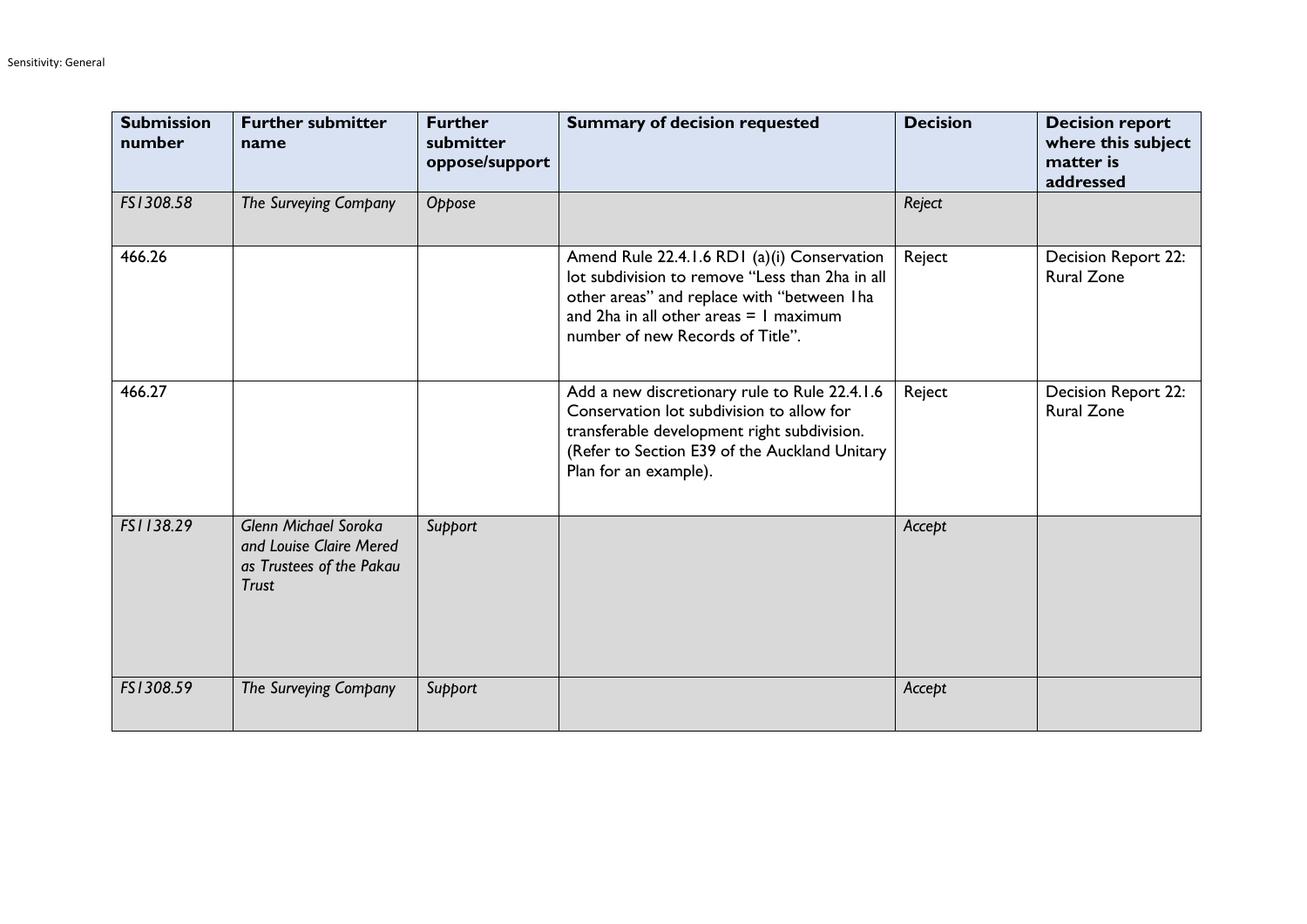| <b>Submission</b><br>number | <b>Further submitter</b><br>name    | <b>Further</b><br>submitter<br>oppose/support | <b>Summary of decision requested</b>                                                                                       | <b>Decision</b> | <b>Decision report</b><br>where this subject<br>matter is<br>addressed |
|-----------------------------|-------------------------------------|-----------------------------------------------|----------------------------------------------------------------------------------------------------------------------------|-----------------|------------------------------------------------------------------------|
| 466.28                      |                                     |                                               | Amend Rule 23.1 Land Use - Activities to<br>include farming as a specified activity within<br>the Country Living Zone.     | Accept          | Decision Report 18:<br><b>Country Living Zone</b>                      |
| FS1388.414                  | Mercury NZ Limited for<br>Mercury E | Oppose                                        |                                                                                                                            | Reject          |                                                                        |
| 466.29                      |                                     |                                               | Retain Rule 23.3.7 P1 Building setbacks as<br>notified.                                                                    | Accept in part  | Decision Report 18:<br><b>Country Living Zone</b>                      |
| 466.30                      |                                     |                                               | Amend Rule 23.3.7 RD1 Building setbacks to<br>include consideration of reverse sensitivity as<br>a matter of discretion.   | Accept          | Decision Report 18:<br><b>Country Living Zone</b>                      |
| 466.31                      |                                     |                                               | Amend Rule 23.4.2 RDI General Subdivision<br>to include consideration of reverse sensitivity<br>as a matter of discretion. | Accept          | Decision Report 18:<br><b>Country Living Zone</b>                      |
| FS1134.91                   | <b>Counties Power Limited</b>       | Support                                       |                                                                                                                            | Accept          |                                                                        |
| FS1388.415                  | Mercury NZ Limited for<br>Mercury E | Oppose                                        |                                                                                                                            | Reject          |                                                                        |
| 466.32                      |                                     |                                               | Retain Objective 4.1.2 Urban growth and<br>development as notified.                                                        | Reject          | Decision Report 5:<br><b>Strategic Directions</b>                      |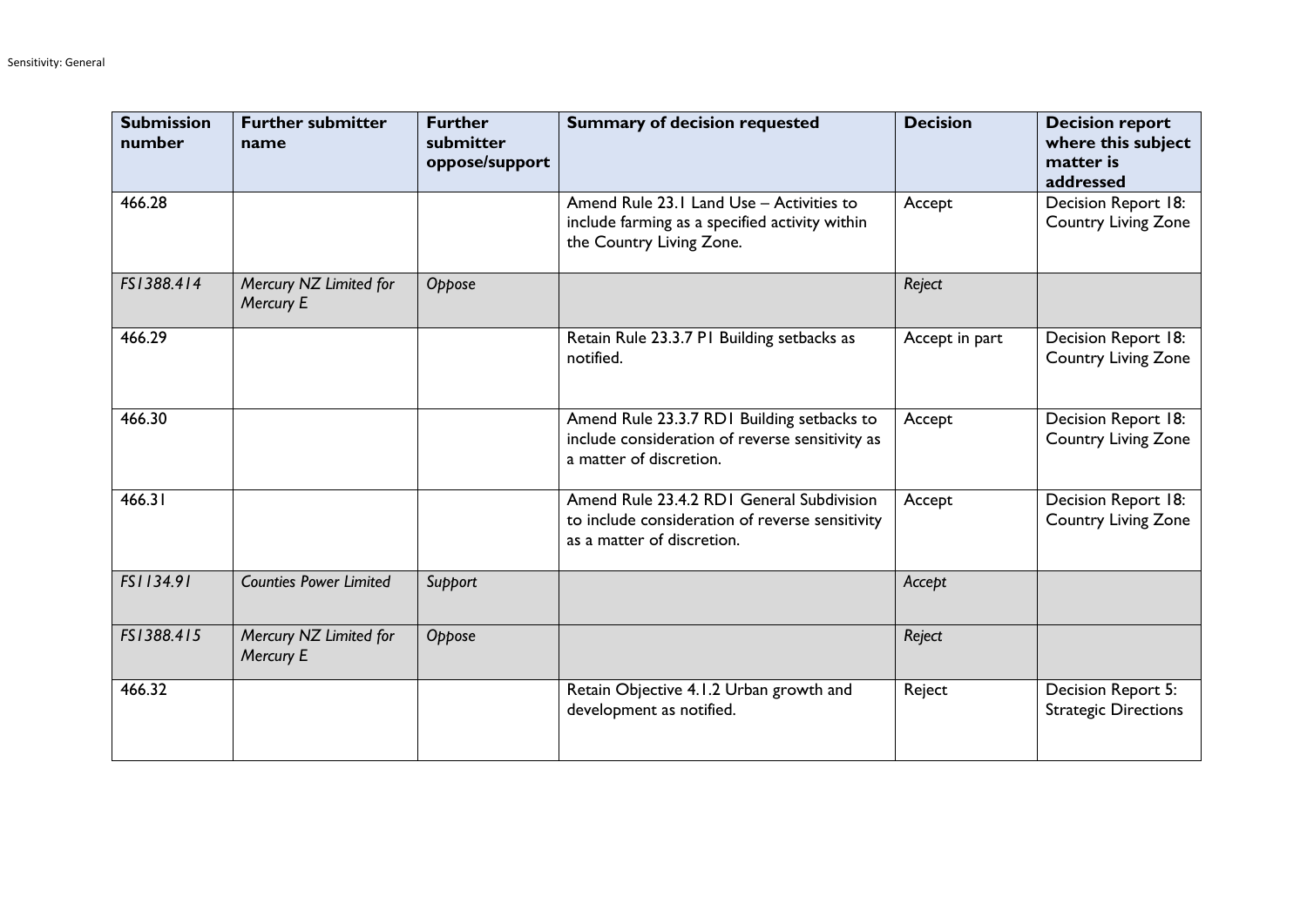| <b>Submission</b><br>number | <b>Further submitter</b><br>name                 | <b>Further</b><br>submitter<br>oppose/support | <b>Summary of decision requested</b>                                                                                                                                                                                                                                                                                                                                                                                                     | <b>Decision</b> | <b>Decision report</b><br>where this subject<br>matter is<br>addressed |
|-----------------------------|--------------------------------------------------|-----------------------------------------------|------------------------------------------------------------------------------------------------------------------------------------------------------------------------------------------------------------------------------------------------------------------------------------------------------------------------------------------------------------------------------------------------------------------------------------------|-----------------|------------------------------------------------------------------------|
| FS1297.4                    | CSL Trust & Top End<br><b>Properties Limited</b> | Support                                       |                                                                                                                                                                                                                                                                                                                                                                                                                                          | Reject          |                                                                        |
| FS1168.33                   | <b>Horticulture New Zealand</b>                  | Support                                       |                                                                                                                                                                                                                                                                                                                                                                                                                                          | Reject          |                                                                        |
| FS1388.416                  | Mercury NZ Limited for<br>Mercury E              | Oppose                                        |                                                                                                                                                                                                                                                                                                                                                                                                                                          | Accept          |                                                                        |
| 466.33                      |                                                  |                                               | Amend Policy 4.1.3 Location of development<br>to avoid development on high-class soils<br>where it can demonstrate that the area<br>provides opportunity for viable primary<br>production activities. Specific regard should<br>Topography<br>Productivity<br>be given to:<br>Sustainability (specifically avoidance of soil<br>pests and diseases, suitably consented<br>Reverse sensitivity<br>irrigation water)<br>Economic viability | Reject          | Decision Report 5:<br><b>Strategic Directions</b>                      |
| FS1091.15                   | GD Jones                                         | Support                                       |                                                                                                                                                                                                                                                                                                                                                                                                                                          | Reject          |                                                                        |
| FS1168.35                   | <b>Horticulture New Zealand</b>                  | Support                                       |                                                                                                                                                                                                                                                                                                                                                                                                                                          | Reject          |                                                                        |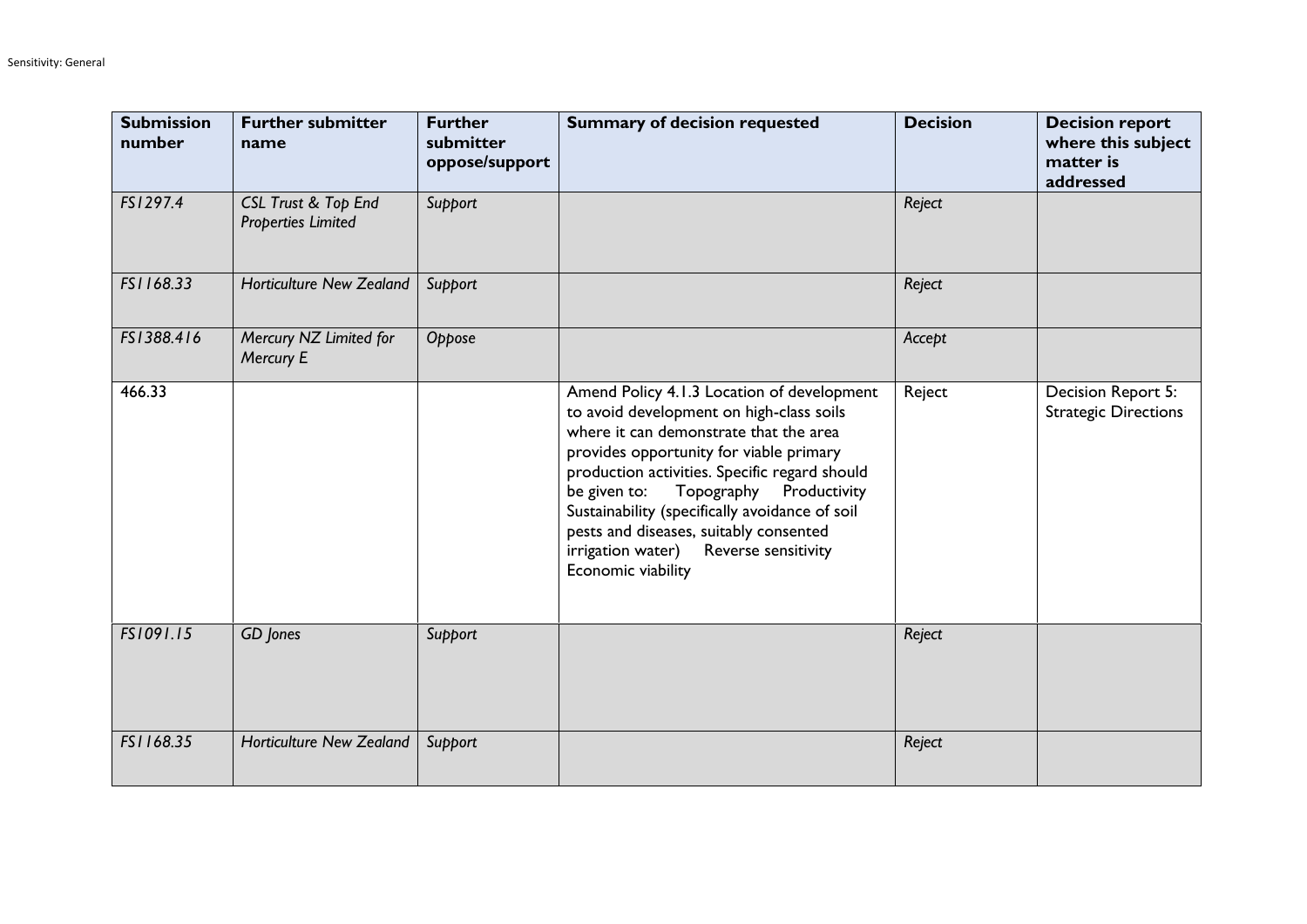| <b>Submission</b><br>number | <b>Further submitter</b><br>name    | <b>Further</b><br>submitter<br>oppose/support | <b>Summary of decision requested</b>                                                                                                                                                                                                                                                                                                                                                                                                                                                                                                                                                              | <b>Decision</b> | <b>Decision report</b><br>where this subject<br>matter is<br>addressed |
|-----------------------------|-------------------------------------|-----------------------------------------------|---------------------------------------------------------------------------------------------------------------------------------------------------------------------------------------------------------------------------------------------------------------------------------------------------------------------------------------------------------------------------------------------------------------------------------------------------------------------------------------------------------------------------------------------------------------------------------------------------|-----------------|------------------------------------------------------------------------|
| FS1388.417                  | Mercury NZ Limited for<br>Mercury E | Oppose                                        |                                                                                                                                                                                                                                                                                                                                                                                                                                                                                                                                                                                                   | Accept          |                                                                        |
| 466.34                      |                                     |                                               | Amend Policy 4.1.10 Tuakau to reconsider<br>the location of Tuakau residential growth,<br>taking into account the viability of primary<br>production activities in this location. Specific<br>regard should be given to:<br>Topography<br>Productivity Sustainability (specifically<br>avoidance of soil pests and diseases, suitably<br>consented irrigation water) Reverse<br>Economic viability AND Amend<br>sensitivity<br>Policy 4.1.10 Tuakau to include farming<br>activities and commercial vegetable<br>production with regard to protection from<br>the effects of reverse sensitivity. | Reject          | Decision Report 5:<br><b>Strategic Directions</b>                      |
| FS1091.16                   | GD Jones                            | Support                                       |                                                                                                                                                                                                                                                                                                                                                                                                                                                                                                                                                                                                   | Reject          |                                                                        |
| FS1168.38                   | <b>Horticulture New Zealand</b>     | Support                                       |                                                                                                                                                                                                                                                                                                                                                                                                                                                                                                                                                                                                   | Reject          |                                                                        |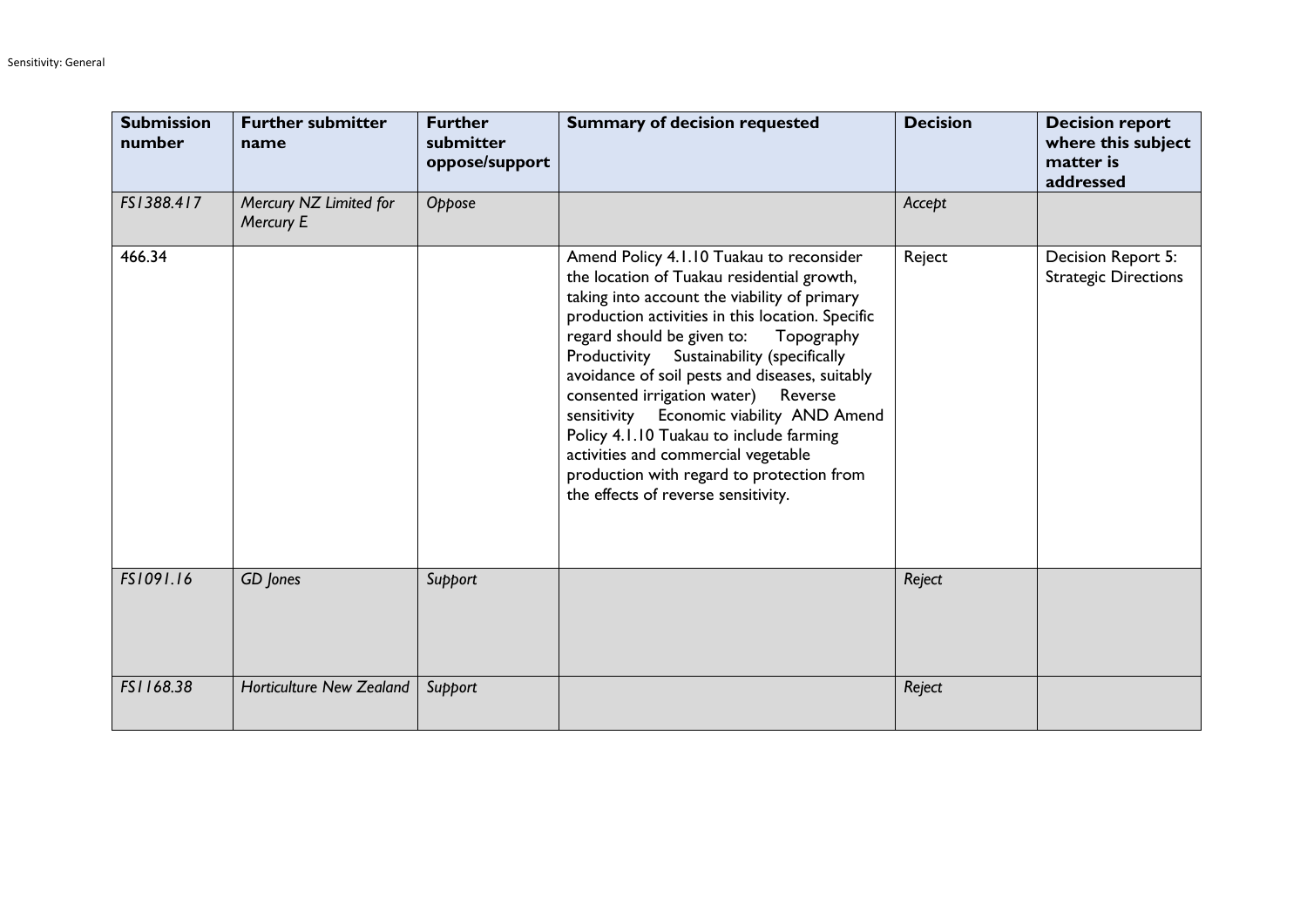| <b>Submission</b><br>number | <b>Further submitter</b><br>name | <b>Further</b><br>submitter<br>oppose/support | <b>Summary of decision requested</b>                                                                                                                                                                                                                                                                                                                                                                                                                                                                                                                                                                                                                                        | <b>Decision</b> | <b>Decision report</b><br>where this subject<br>matter is<br>addressed |
|-----------------------------|----------------------------------|-----------------------------------------------|-----------------------------------------------------------------------------------------------------------------------------------------------------------------------------------------------------------------------------------------------------------------------------------------------------------------------------------------------------------------------------------------------------------------------------------------------------------------------------------------------------------------------------------------------------------------------------------------------------------------------------------------------------------------------------|-----------------|------------------------------------------------------------------------|
| 466.35                      |                                  |                                               | Amend Policy 4.2.15 (c) Earthworks to<br>include provision for ancillary rural<br>earthworks associated with existing activities<br>AND Amend Policy 4.2.15 Earthworks to<br>consider reverse sensitivity issues associated<br>with ancillary rural earthworks associated<br>with existing activities.                                                                                                                                                                                                                                                                                                                                                                      | Reject          | Decision Report 14:<br><b>Residential Zone</b>                         |
| 466.36                      |                                  |                                               | Amend Policy 4.3.3 Future development -<br>Tuakau and Te Kowhai by expanding policy to<br>protect high-class soils for commercial<br>vegetable production, taking into account the<br>viability of commercial vegetable production<br>activities in this location. Specific regard<br>should be given to:<br>Topography<br>Productivity Sustainability (specifically<br>avoidance of soil pests and diseases, suitably<br>consented irrigation water)<br>Reverse<br>sensitivity Economic viability AND Amend<br>Policy 4.3.3 Future development - Tuakau<br>and Te Kowhai to ensure that reverse<br>sensitivity matters are acknowledged and<br>addressed through the Plan. | Reject          | Decision Report 17:<br>Village Zone                                    |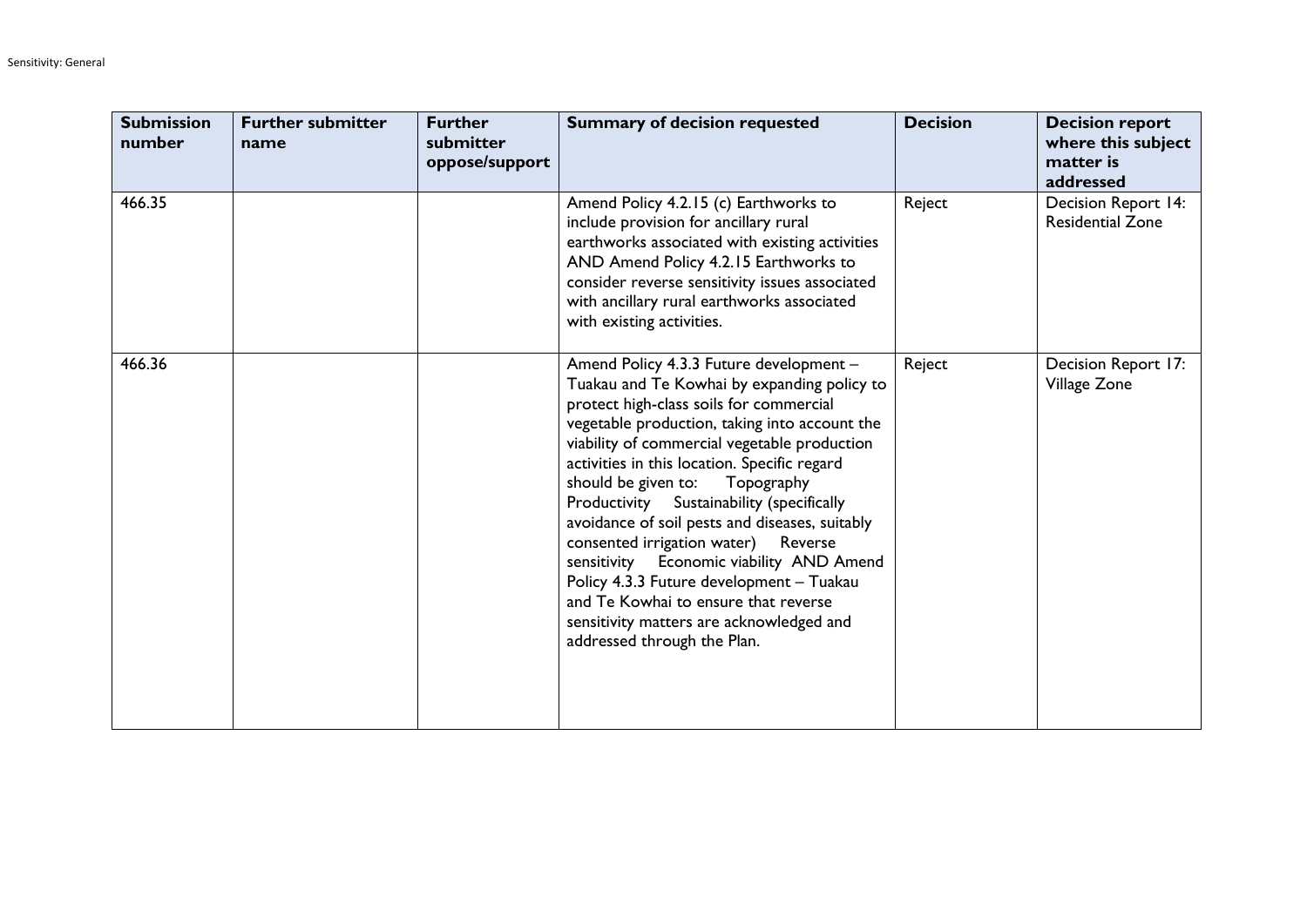| <b>Submission</b><br>number | <b>Further submitter</b><br>name    | <b>Further</b><br>submitter<br>oppose/support | <b>Summary of decision requested</b>                                                                                                                                                                                                                                                                    | <b>Decision</b> | <b>Decision report</b><br>where this subject<br>matter is<br>addressed |
|-----------------------------|-------------------------------------|-----------------------------------------------|---------------------------------------------------------------------------------------------------------------------------------------------------------------------------------------------------------------------------------------------------------------------------------------------------------|-----------------|------------------------------------------------------------------------|
| FS1091.17                   | GD Jones                            | Support                                       |                                                                                                                                                                                                                                                                                                         | Reject          |                                                                        |
| FS1168.40                   | <b>Horticulture New Zealand</b>     | Support                                       |                                                                                                                                                                                                                                                                                                         | Reject          |                                                                        |
| 466.37                      |                                     |                                               | Amend Policy 4.3.15 (c) Earthworks to<br>include provision for ancillary rural<br>earthworks associated with existing activities.<br>AND Amend Policy 4.3.15 Earthworks to<br>consider reverse sensitivity issues associated<br>with ancillary rural earthworks associated<br>with existing activities. | Reject          | Decision Report 17:<br>Village Zone                                    |
| 466.38                      |                                     |                                               | Amend Policy 4.7.2 Subdivision location and<br>design to consider reverse sensitivity.                                                                                                                                                                                                                  | Reject          | Decision Report 32:<br>Miscellaneous<br><b>Matters</b>                 |
| FS1168.41                   | <b>Horticulture New Zealand</b>     | Support                                       |                                                                                                                                                                                                                                                                                                         | Reject          |                                                                        |
| FS1388.418                  | Mercury NZ Limited for<br>Mercury E | Oppose                                        |                                                                                                                                                                                                                                                                                                         | Accept          |                                                                        |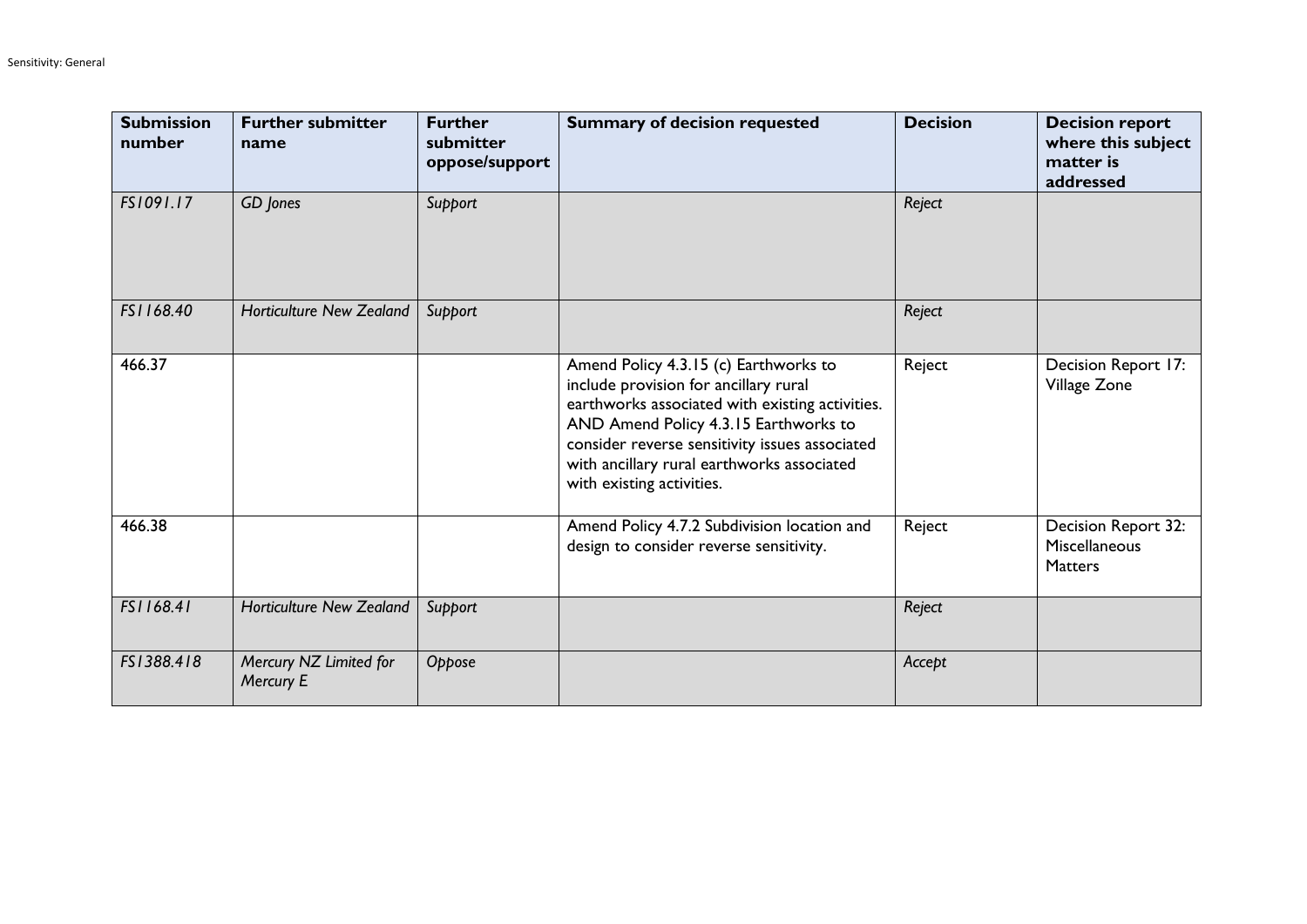| <b>Submission</b><br>number | <b>Further submitter</b><br>name    | <b>Further</b><br>submitter<br>oppose/support | <b>Summary of decision requested</b>                                                                                                                                                | <b>Decision</b> | <b>Decision report</b><br>where this subject<br>matter is<br>addressed |
|-----------------------------|-------------------------------------|-----------------------------------------------|-------------------------------------------------------------------------------------------------------------------------------------------------------------------------------------|-----------------|------------------------------------------------------------------------|
| 466.39                      |                                     |                                               | Amend Policy 4.7.11 Reverse sensitivity to<br>avoid potential reverse sensitivity effects of<br>locating new dwellings near existing<br>commercial vegetable production activities. | Reject          | Decision Report 32:<br>Miscellaneous<br><b>Matters</b>                 |
| FS1168.46                   | <b>Horticulture New Zealand</b>     | Support                                       |                                                                                                                                                                                     | Reject          |                                                                        |
| FS1388.419                  | Mercury NZ Limited for<br>Mercury E | Oppose                                        |                                                                                                                                                                                     | Accept          |                                                                        |
| 466.40                      |                                     |                                               | Retain Objective 5.1.1 The Rural Environment<br>as notified.                                                                                                                        | Accept in part  | Decision Report 22:<br><b>Rural Zone</b>                               |
| FS1168.50                   | <b>Horticulture New Zealand</b>     | Support                                       |                                                                                                                                                                                     | Accept in part  |                                                                        |
| FS1388.420                  | Mercury NZ Limited for<br>Mercury E | Oppose                                        |                                                                                                                                                                                     | Accept in part  |                                                                        |
| 466.41                      |                                     |                                               | Retain Objective 5.2.1 Rural resources as<br>notified.                                                                                                                              | Accept in Part  | Decision Report 22:<br><b>Rural Zone</b>                               |
| FS1388.421                  | Mercury NZ Limited for<br>Mercury E | Oppose                                        |                                                                                                                                                                                     | Accept in Part  |                                                                        |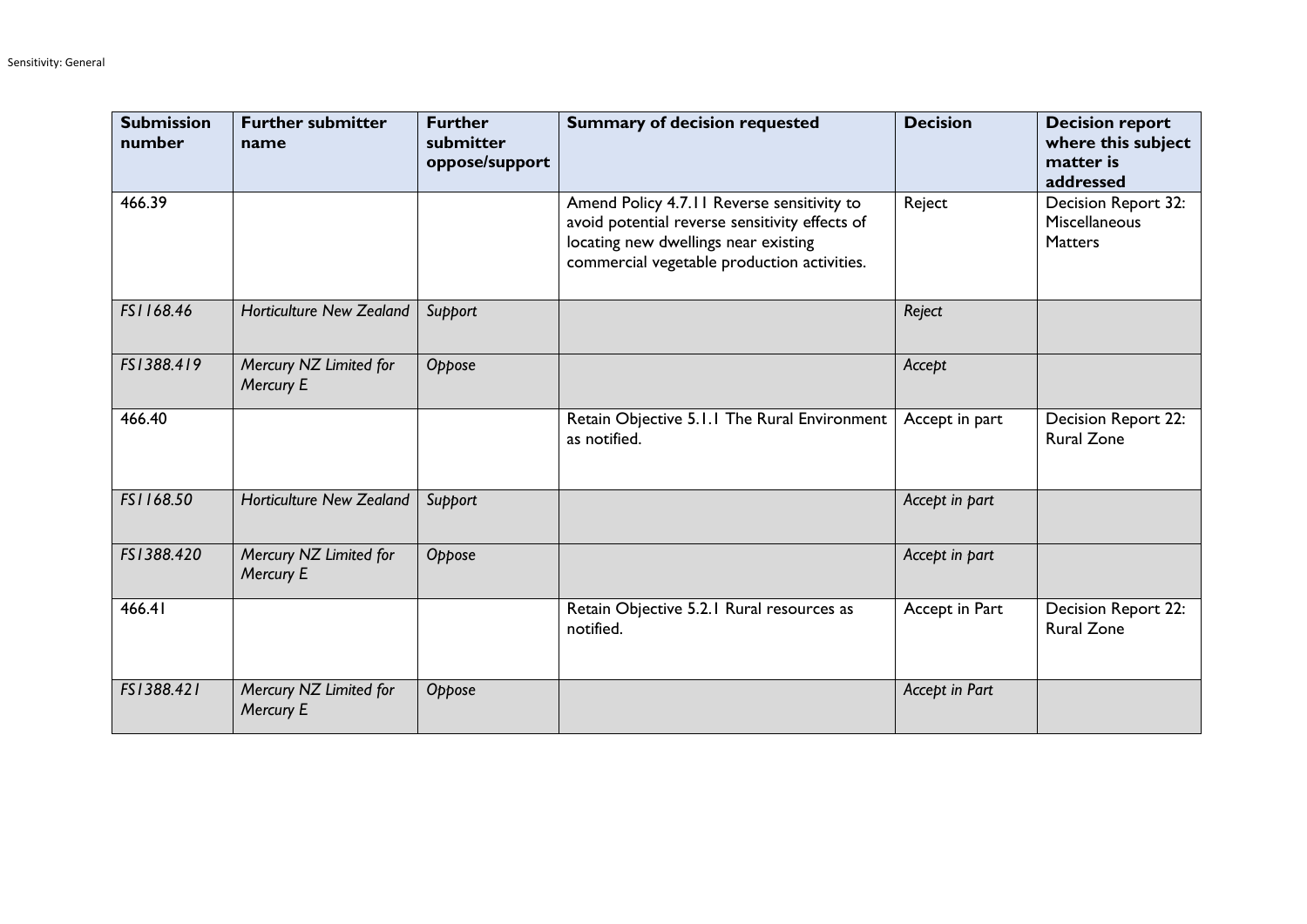| <b>Submission</b><br>number | <b>Further submitter</b><br>name    | <b>Further</b><br>submitter<br>oppose/support | <b>Summary of decision requested</b>                                                                                                                                                                                                                                                                       | <b>Decision</b> | <b>Decision report</b><br>where this subject<br>matter is<br>addressed |
|-----------------------------|-------------------------------------|-----------------------------------------------|------------------------------------------------------------------------------------------------------------------------------------------------------------------------------------------------------------------------------------------------------------------------------------------------------------|-----------------|------------------------------------------------------------------------|
| 466.42                      |                                     |                                               | Retain Policy 5.2.2 High class soils as notified.                                                                                                                                                                                                                                                          | Accept in Part  | Decision Report 22:<br><b>Rural Zone</b>                               |
| 466.43                      |                                     |                                               | Retain Policy 5.2.3 (a) Effects of subdivision<br>and development on soils to avoid<br>fragmentation. AND Amend Policy 5.2.3 (b)<br>Effects of subdivision and development on<br>soils to reflect that subdivision is directed<br>away from high-class soils where viable<br>primary production can occur. | Accept in Part  | <b>Decision Report 22:</b><br><b>Rural Zone</b>                        |
| FS1168.54                   | <b>Horticulture New Zealand</b>     | Support                                       |                                                                                                                                                                                                                                                                                                            | Accept in Part  |                                                                        |
| FS1388.422                  | Mercury NZ Limited for<br>Mercury E | Oppose                                        |                                                                                                                                                                                                                                                                                                            | Accept in Part  |                                                                        |
| 466.44                      |                                     |                                               | Retain Objective 5.3.1 (a) Rural character and<br>amenity as notified.                                                                                                                                                                                                                                     | Accept in Part  | Decision Report 22:<br><b>Rural Zone</b>                               |
| 466.45                      |                                     |                                               | Retain Policy 5.3.5 Earthworks activities as<br>notified, except for the amendments outlined<br>below AND Add a new point to Policy 5.3.5<br>Earthworks activities as follows: $(a)(iv)$<br>Sustainable management and reuse of high<br>class soils.                                                       | Accept in Part  | Decision Report 22:<br><b>Rural Zone</b>                               |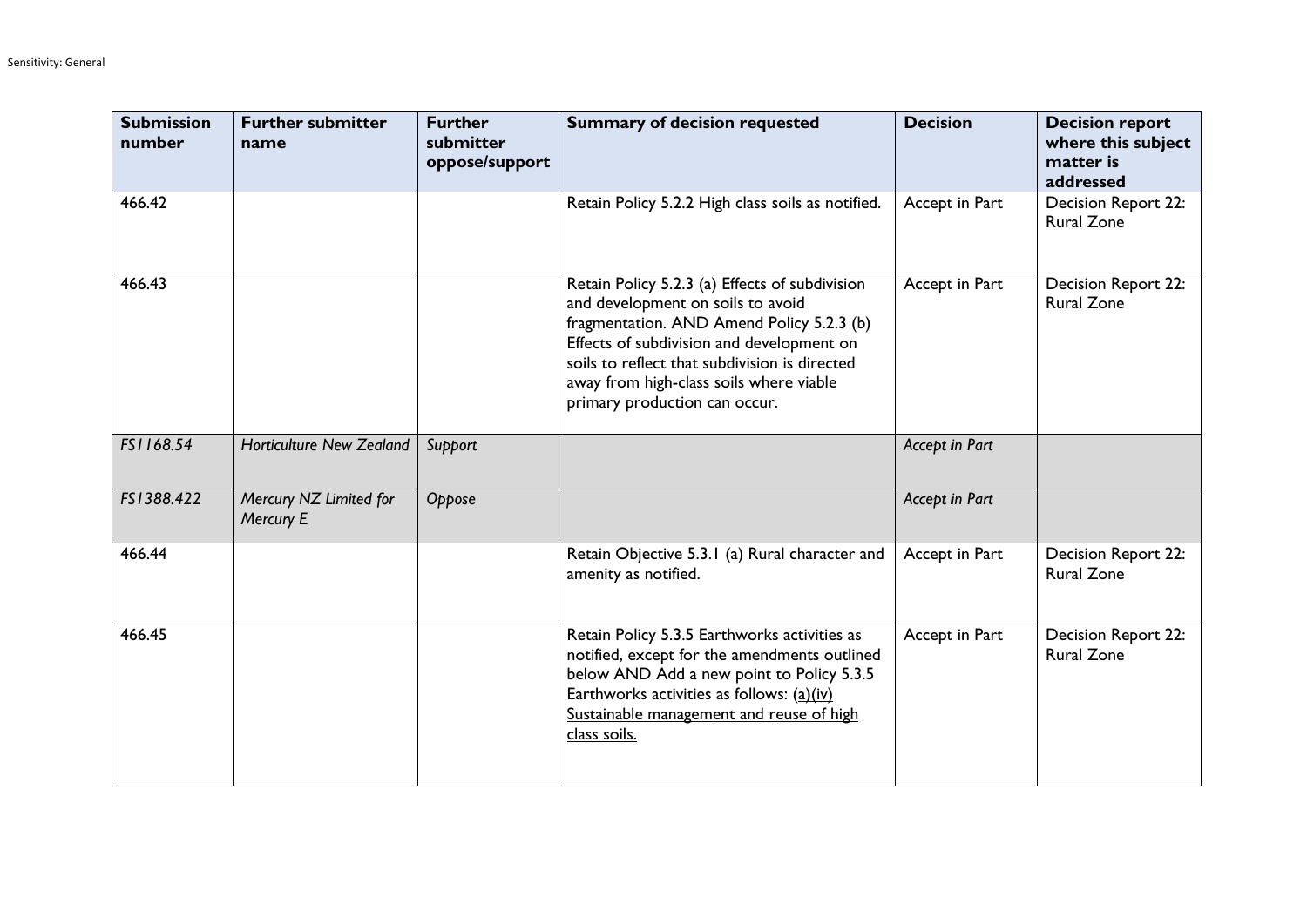| <b>Submission</b><br>number | <b>Further submitter</b><br>name | <b>Further</b><br>submitter<br>oppose/support | <b>Summary of decision requested</b>                                                                                                                                                                                                                                                                                                                     | <b>Decision</b> | <b>Decision report</b><br>where this subject<br>matter is<br>addressed |
|-----------------------------|----------------------------------|-----------------------------------------------|----------------------------------------------------------------------------------------------------------------------------------------------------------------------------------------------------------------------------------------------------------------------------------------------------------------------------------------------------------|-----------------|------------------------------------------------------------------------|
| 466.46                      |                                  |                                               | Amend Policy 5.3.6 Intensive farming activities<br>as follows: Enable intensive farming activities<br>provided that they operate in accordance<br>with industry best practice and management<br>of any adverse effects both on the site and at<br>the boundary of any adjoining sites.                                                                   | Accept          | Decision Report 22:<br><b>Rural Zone</b>                               |
| FS1265.9                    | <b>Mainland Poultry Limited</b>  | Support                                       |                                                                                                                                                                                                                                                                                                                                                          | Accept          |                                                                        |
| FS1316.15                   | Alstra (2012) Limited            | Support                                       |                                                                                                                                                                                                                                                                                                                                                          | Accept          |                                                                        |
| 466.47                      |                                  |                                               | Retain Policy 5.6.3 Subdivision within the<br>Country Living Zone as notified, except for<br>the amendments outlined below AND<br>Amend Policy 5.6.3 (v) Subdivision within the<br>Country Living Zone as follows: existing<br>lawfully-established activities, and new<br>development and activities, are protected<br>from reverse sensitivity effects | Accept in part  | Decision Report 18:<br><b>Country Living Zone</b>                      |
| FS1272.5                    | KiwiRail Holdings Ltd            | Oppose                                        |                                                                                                                                                                                                                                                                                                                                                          | Accept in part  |                                                                        |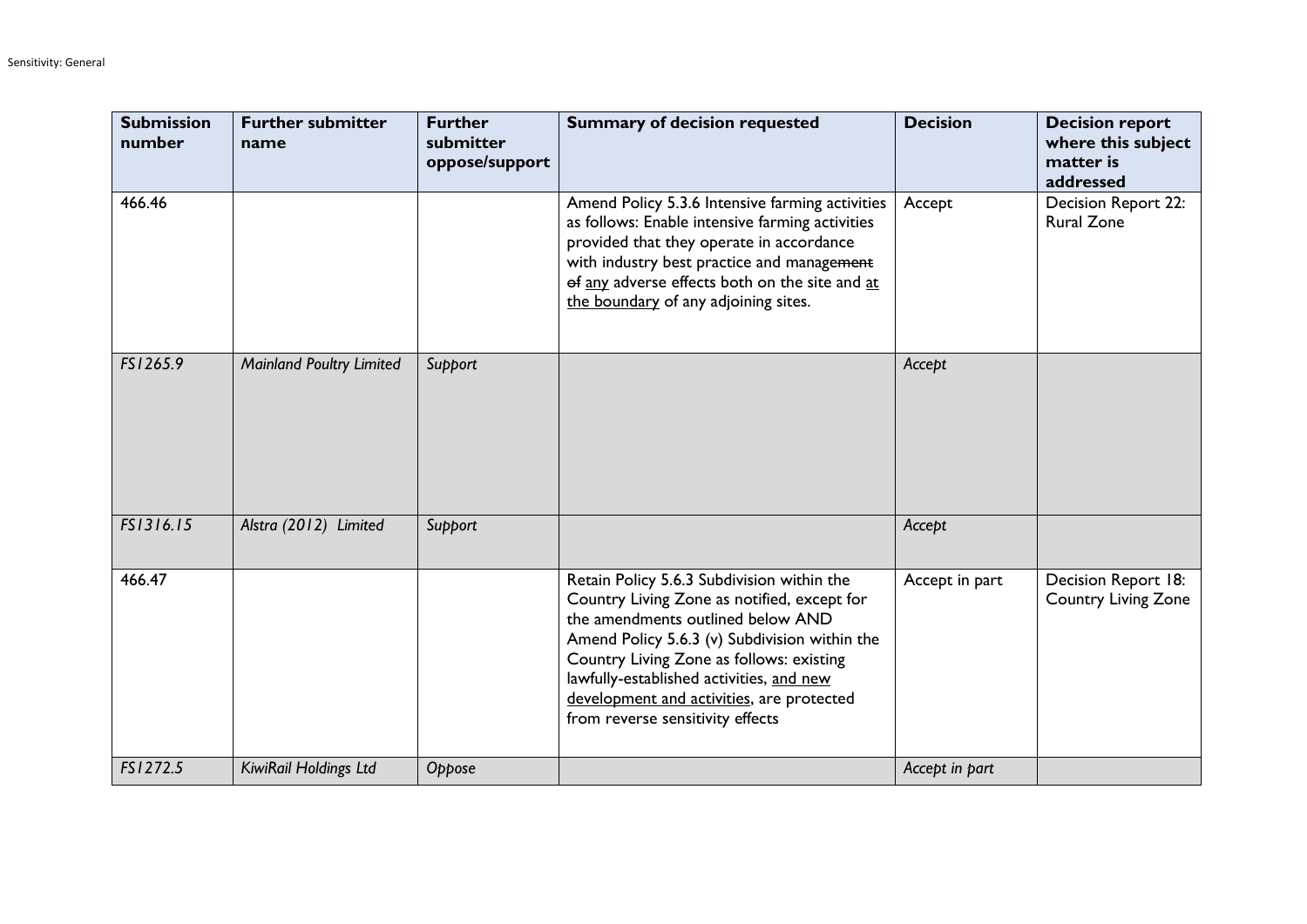| <b>Submission</b><br>number | <b>Further submitter</b><br>name    | <b>Further</b><br>submitter<br>oppose/support | <b>Summary of decision requested</b>                                                                                                                                                                                                                                                                                                                  | <b>Decision</b> | <b>Decision report</b><br>where this subject<br>matter is<br>addressed         |
|-----------------------------|-------------------------------------|-----------------------------------------------|-------------------------------------------------------------------------------------------------------------------------------------------------------------------------------------------------------------------------------------------------------------------------------------------------------------------------------------------------------|-----------------|--------------------------------------------------------------------------------|
| FS1388.423                  | Mercury NZ Limited for<br>Mercury E | Oppose                                        |                                                                                                                                                                                                                                                                                                                                                       | Reject          |                                                                                |
| 466.48                      |                                     |                                               | Retain Policy 6.1.16 Water conservation as<br>notified.                                                                                                                                                                                                                                                                                               | Accept          | decision Report 13:<br>Infrastructure                                          |
| FS1176.94                   | <b>Watercare Services Ltd</b>       | Support                                       |                                                                                                                                                                                                                                                                                                                                                       |                 |                                                                                |
| 466.49                      |                                     |                                               | No specific decision sought but submission<br>considers that the provisions set out within<br>the Plan should not duplicate requirements<br>set out in the Hazardous Substances and New<br>Organisms Act and in the Health and Safety at<br>Work Regulations, 2017, and that the<br>submitter 'opposes in part' Section 10.1<br>Hazardous substances. | Accept          | Decision Report II:<br><b>Hazardous</b><br>Substances and<br>Contaminated Land |
| FS1302.15                   | <b>Mercer Airport</b>               | Support                                       |                                                                                                                                                                                                                                                                                                                                                       | Accept          |                                                                                |
| FS1353.33                   | <b>Tuakau Proteins Limited</b>      | Support                                       |                                                                                                                                                                                                                                                                                                                                                       | Accept          |                                                                                |
| FS1388.424                  | Mercury NZ Limited for<br>Mercury E | Oppose                                        |                                                                                                                                                                                                                                                                                                                                                       | Reject          |                                                                                |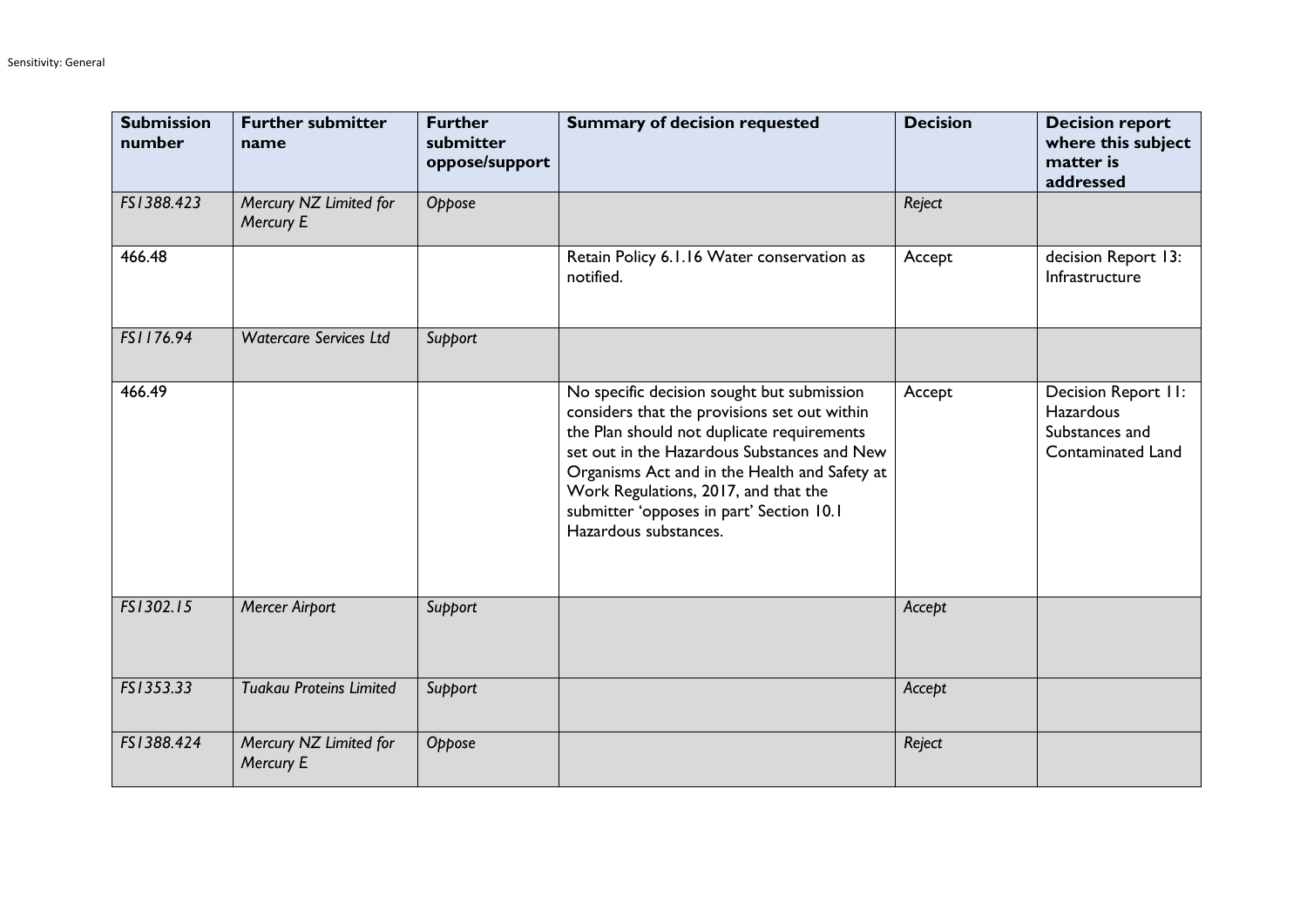| <b>Submission</b><br>number | <b>Further submitter</b><br>name    | <b>Further</b><br>submitter<br>oppose/support | <b>Summary of decision requested</b>                                                                                                       | <b>Decision</b> | <b>Decision report</b><br>where this subject<br>matter is<br>addressed |
|-----------------------------|-------------------------------------|-----------------------------------------------|--------------------------------------------------------------------------------------------------------------------------------------------|-----------------|------------------------------------------------------------------------|
| 466.50                      |                                     |                                               | Delete the requirement for 1.5m setback<br>from the boundary where effects are<br>mitigated from Rule 24.2.4.1 PI Earthworks.              | Reject          | Decision Report 17:<br>Village Zone                                    |
| 466.51                      |                                     |                                               | Amend Rule 24.3.6.2 PI Building setbacks -<br>sensitive land use to ensure adequate<br>setbacks are maintained for sensitive land<br>uses. | Reject          | Decision Report 17:<br>Village Zone                                    |
| FS1388.425                  | Mercury NZ Limited for<br>Mercury E | Oppose                                        |                                                                                                                                            | Accept          |                                                                        |
| 466.52                      |                                     |                                               | Retain the definition for A"gricultural and<br>horticultural research activities" in Chapter<br>13 Definitions as notified.                | Accept          | <b>Decision Report 22:</b><br><b>Rural Zone</b>                        |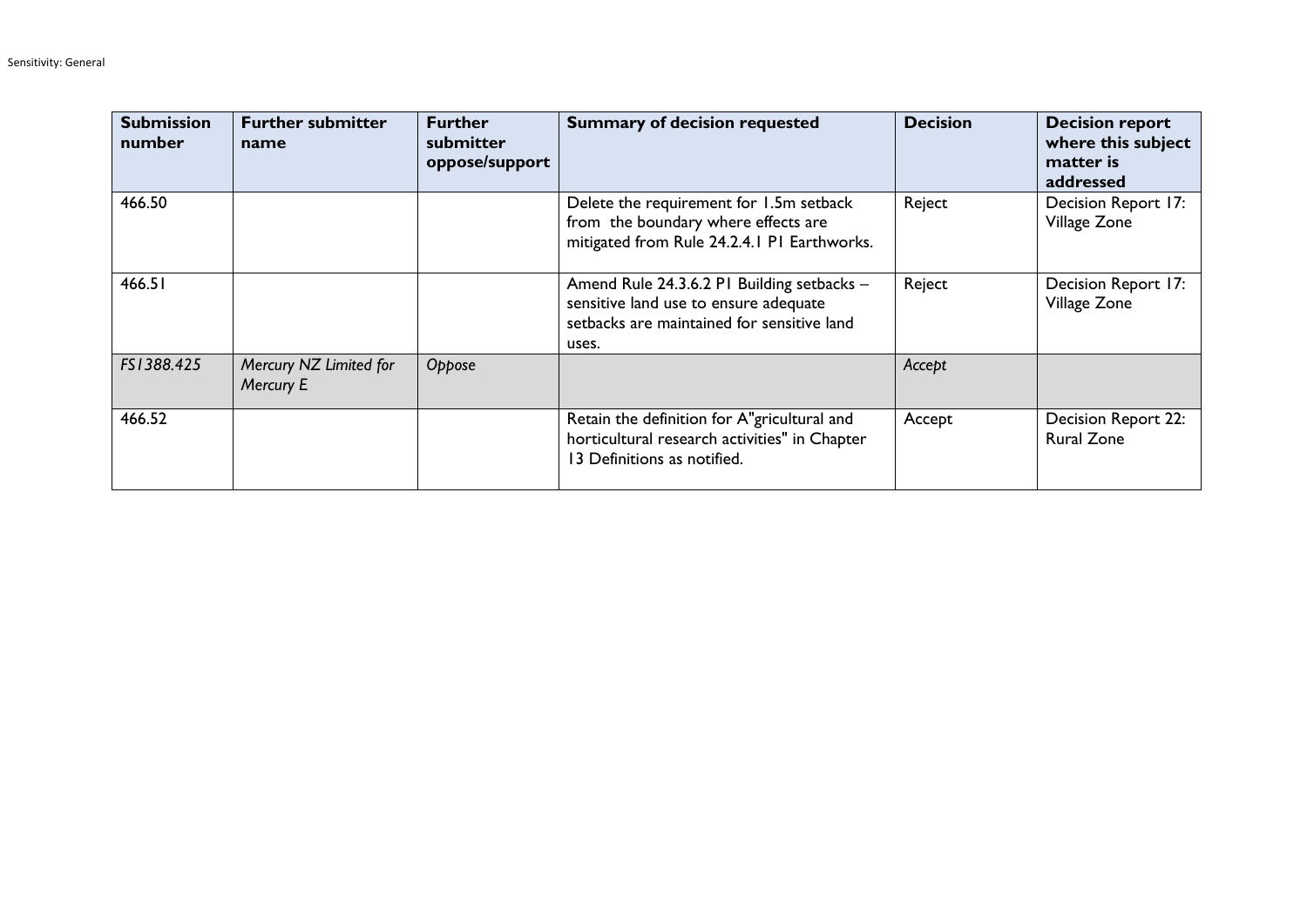| <b>Submission</b><br>number | <b>Further submitter</b><br>name              | <b>Further</b><br>submitter<br>oppose/support | <b>Summary of decision requested</b>                                                                                                                                                                                                                                                                                                                                                                                                                                                                                                                                                                                                                                                                                                                                                                                                                                                                                                                                                 | <b>Decision</b> | <b>Decision report</b><br>where this subject<br>matter is<br>addressed |
|-----------------------------|-----------------------------------------------|-----------------------------------------------|--------------------------------------------------------------------------------------------------------------------------------------------------------------------------------------------------------------------------------------------------------------------------------------------------------------------------------------------------------------------------------------------------------------------------------------------------------------------------------------------------------------------------------------------------------------------------------------------------------------------------------------------------------------------------------------------------------------------------------------------------------------------------------------------------------------------------------------------------------------------------------------------------------------------------------------------------------------------------------------|-----------------|------------------------------------------------------------------------|
| 466.53                      |                                               |                                               | Amend the definition of "Ancillary Rural<br>Earthworks in Chapter 13 Definitions to<br>provide clarity around the term land<br>preparation, specifically to include: means the<br>disturbance of soil by machinery for planting,<br>replanting, tending or harvesting pasture or<br>crops. Land preparation includes blading.<br>contour ploughing, ripping, mounding,<br>stepping, contouring, bunding and sediment<br>control measures and drainage associated<br>with horticultural crops but does not include<br>direct drilling or mechanical land preparation<br>associated with plantation forestry. AND<br>Amend the definition for "Earthworks" in<br>Chapter 13 Definitions to exclude ancillary<br>rural earthworks as follows: Means<br>modification of land surfaces by blading,<br>contouring, ripping, moving, removing, placing<br>or replacing soil or earth, or by excavation,<br>or by cutting or filling operations, but<br>excludes ancillary rural earthworks. | Accept          | Decision Report 22:<br><b>Rural Zone</b>                               |
| FS1323.101                  | <b>Heritage New Zealand</b><br>Pouhere Taonga | Oppose                                        |                                                                                                                                                                                                                                                                                                                                                                                                                                                                                                                                                                                                                                                                                                                                                                                                                                                                                                                                                                                      | Reject          |                                                                        |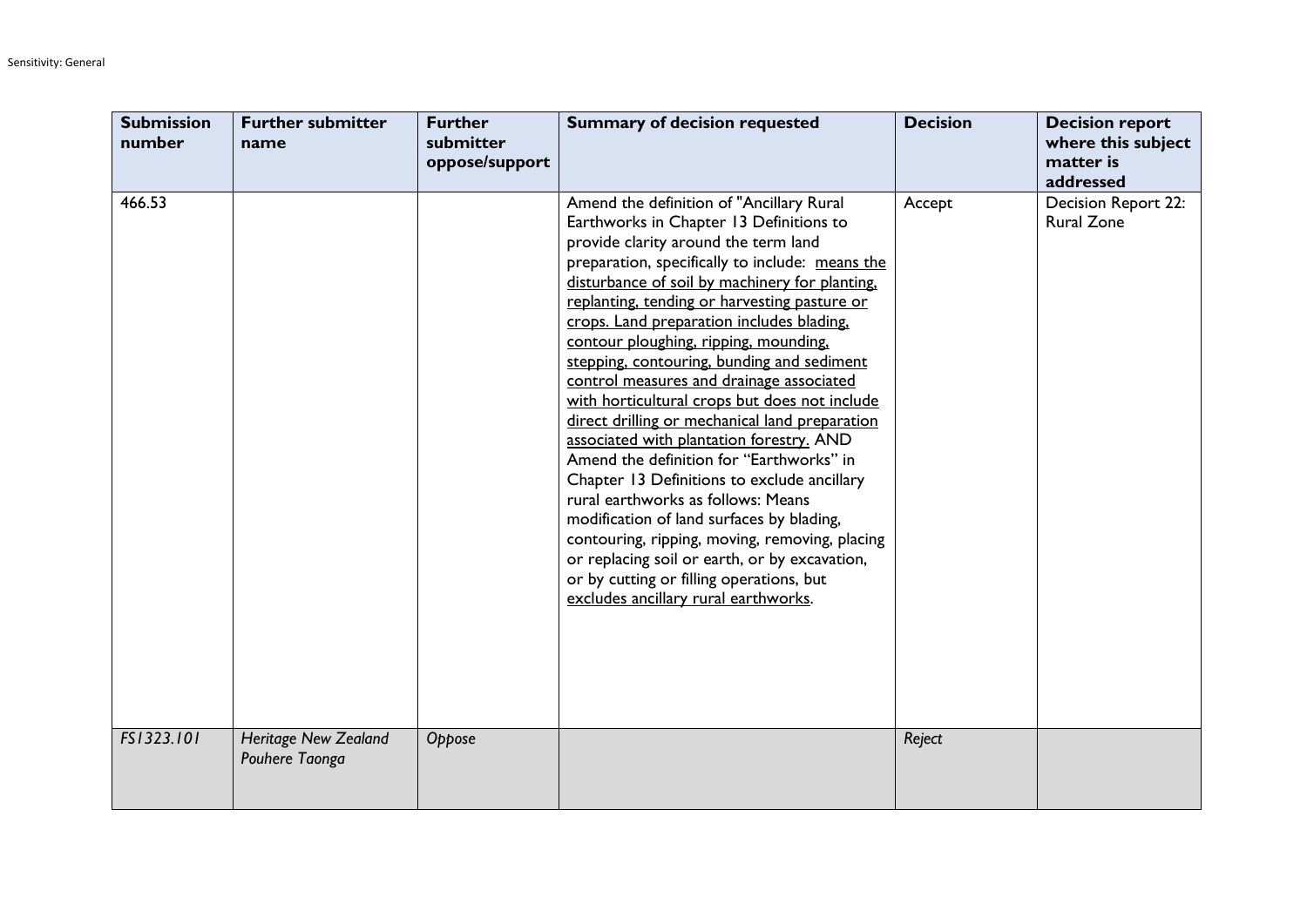| <b>Submission</b><br>number | <b>Further submitter</b><br>name    | <b>Further</b><br>submitter<br>oppose/support | <b>Summary of decision requested</b>                                                                                                                                                                                                                                                                                                                                                                                                           | <b>Decision</b> | <b>Decision report</b><br>where this subject<br>matter is<br>addressed |
|-----------------------------|-------------------------------------|-----------------------------------------------|------------------------------------------------------------------------------------------------------------------------------------------------------------------------------------------------------------------------------------------------------------------------------------------------------------------------------------------------------------------------------------------------------------------------------------------------|-----------------|------------------------------------------------------------------------|
| 466.54                      |                                     |                                               | Amend the definition for "High Class Soils" in<br>Chapter 13 Definitions after consultation<br>with Pukekohe Vegetable Growers<br>Association and HortNZ to further define<br>high class soils.                                                                                                                                                                                                                                                | Reject          | Decision Report 30:<br><b>Definitions</b>                              |
| 466.55                      |                                     |                                               | Add a definition for "Reverse Sensitivity" into<br>Chapter 13 Definitions as follows: means the<br>potential for the operation of an existing<br>lawfully established activity to be<br>compromised, constrained, or curtailed by<br>the more recent establishment or alteration<br>of another activity which may be sensitive to<br>the actual, potential or perceived adverse<br>environmental effects generated by an<br>existing activity. | Reject          | Decision Report 30:<br><b>Definitions</b>                              |
| FS1353.7                    | <b>Tuakau Proteins Limited</b>      | Support                                       |                                                                                                                                                                                                                                                                                                                                                                                                                                                | Reject          |                                                                        |
| FS1168.107                  | <b>Horticulture New Zealand</b>     | Support                                       |                                                                                                                                                                                                                                                                                                                                                                                                                                                | Reject          |                                                                        |
| FS1388.426                  | Mercury NZ Limited for<br>Mercury E | Oppose                                        |                                                                                                                                                                                                                                                                                                                                                                                                                                                | Accept          |                                                                        |
| 466.56                      |                                     |                                               | Delete the definition for "Rural ancillary<br>earthworks" from Chapter 13 Definitions.                                                                                                                                                                                                                                                                                                                                                         | Accept          | Decision Report 22:<br><b>Rural Zone</b>                               |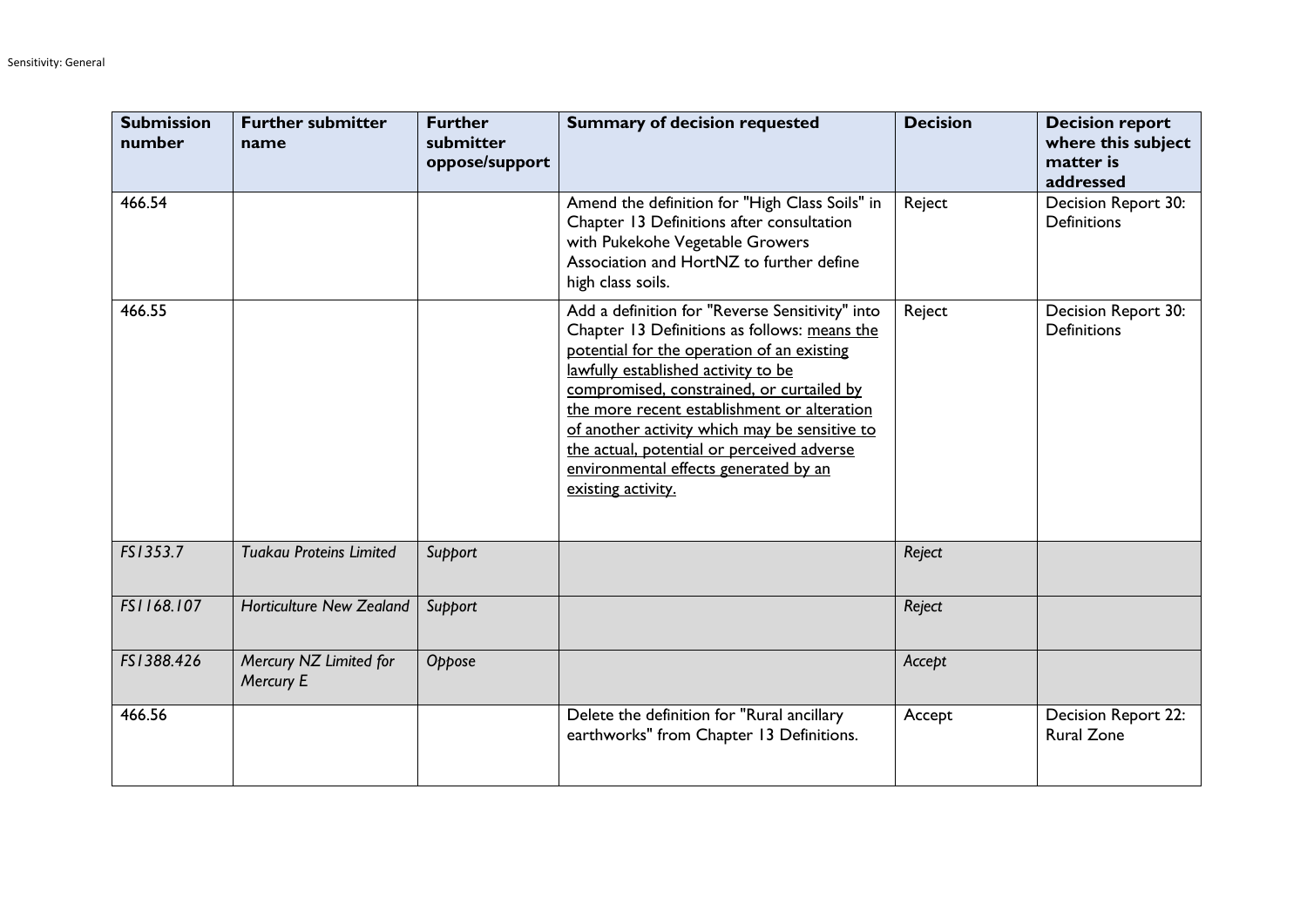| <b>Submission</b><br>number | <b>Further submitter</b><br>name    | <b>Further</b><br>submitter<br>oppose/support | <b>Summary of decision requested</b>                                                                   | <b>Decision</b> | <b>Decision report</b><br>where this subject<br>matter is<br>addressed |
|-----------------------------|-------------------------------------|-----------------------------------------------|--------------------------------------------------------------------------------------------------------|-----------------|------------------------------------------------------------------------|
| 466.57                      |                                     |                                               | Retain Rule 22.1.5 Non-Complying Activities<br>as notified, except for NC5.                            | Accept in Part  | Decision Report 22:<br><b>Rural Zone</b>                               |
| FS1062.46                   | <b>Andrew and Christine</b><br>Gore | Oppose                                        |                                                                                                        | Accept in Part  |                                                                        |
| FS1388.427                  | Mercury NZ Limited for<br>Mercury E | Oppose                                        |                                                                                                        | Accept in Part  |                                                                        |
| 466.58                      |                                     |                                               | Retain Policy 5.3.2 Productive rural activities<br>as notified.                                        | Accept in Part  | Decision Report 22:<br><b>Rural Zone</b>                               |
| FS1062.47                   | <b>Andrew and Christine</b><br>Gore | Oppose                                        |                                                                                                        | Accept in Part  |                                                                        |
| 466.59                      |                                     |                                               | Retain Policy 5.3.3 Industrial and commercial<br>activities as notified.                               | Accept in Part  | Decision Report 22:<br><b>Rural Zone</b>                               |
| FS1388.428                  | Mercury NZ Limited for<br>Mercury E | Oppose                                        |                                                                                                        | Accept in Part  |                                                                        |
| 466.60                      |                                     |                                               | Retain Policy 5.3.4 Density of dwellings and<br>buildings within the rural environment as<br>notified. | Accept in Part  | Decision Report 22:<br><b>Rural Zone</b>                               |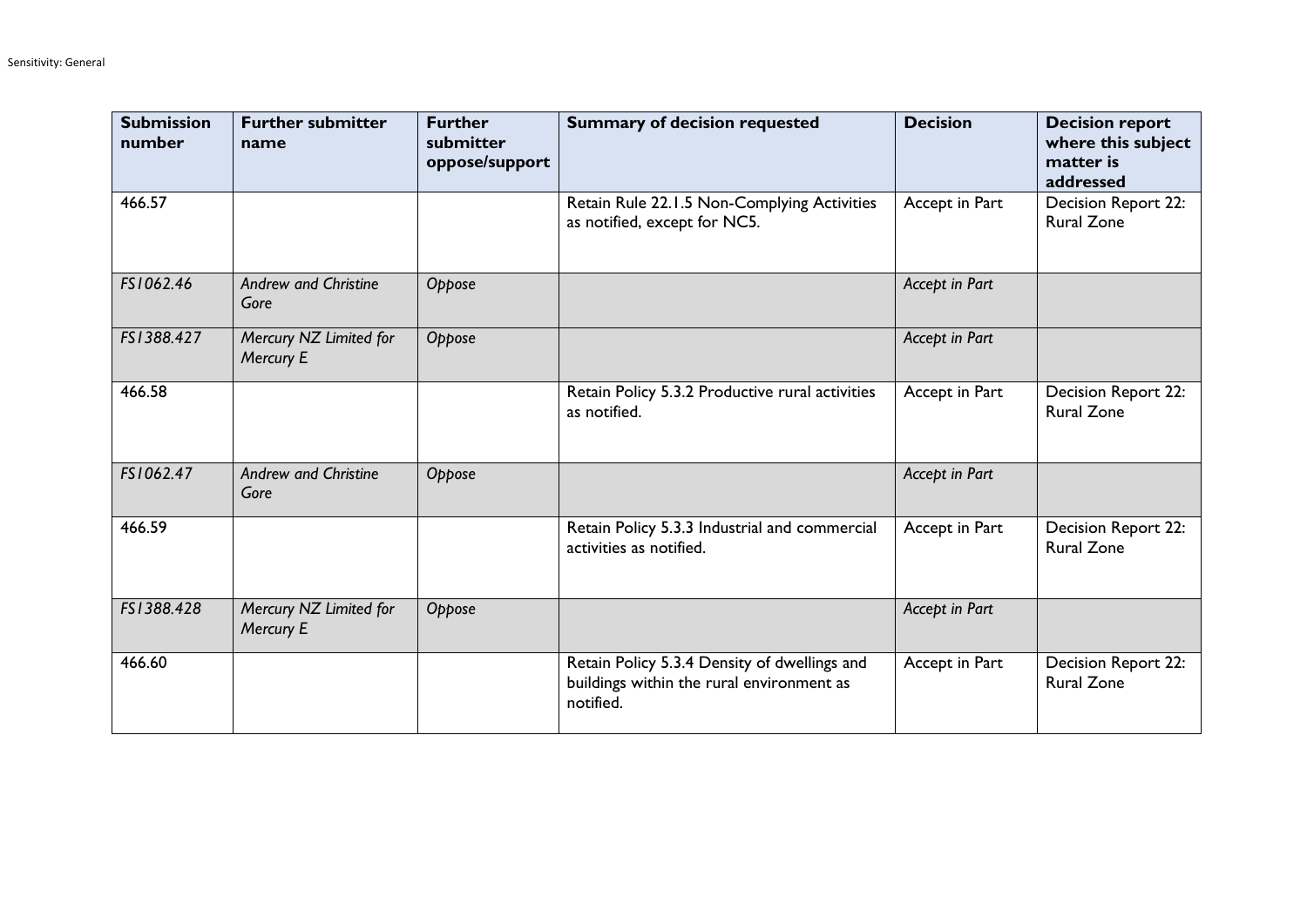| <b>Submission</b><br>number | <b>Further submitter</b><br>name    | <b>Further</b><br>submitter<br>oppose/support | <b>Summary of decision requested</b>                                                                                                                                                                                                                                                | <b>Decision</b> | <b>Decision report</b><br>where this subject<br>matter is<br>addressed         |
|-----------------------------|-------------------------------------|-----------------------------------------------|-------------------------------------------------------------------------------------------------------------------------------------------------------------------------------------------------------------------------------------------------------------------------------------|-----------------|--------------------------------------------------------------------------------|
| 466.61                      |                                     |                                               | Retain Policy 5.3.7 Reverse sensitivity as<br>notified.                                                                                                                                                                                                                             | Accept in Part  | Decision Report 22:<br><b>Rural Zone</b>                                       |
| FS1388.429                  | Mercury NZ Limited for<br>Mercury E | Oppose                                        |                                                                                                                                                                                                                                                                                     | Accept in Part  |                                                                                |
| 466.62                      |                                     |                                               | Retain Policy 5.3.8 Effects on rural character<br>and amenity from rural subdivision as notified.                                                                                                                                                                                   | Accept in Part  | Decision Report 22:<br><b>Rural Zone</b>                                       |
| FS1168.61                   | <b>Horticulture New Zealand</b>     | Support                                       |                                                                                                                                                                                                                                                                                     | Accept in Part  |                                                                                |
| 466.63                      |                                     |                                               | Retain Policy 5.3.9 Non-rural activities as<br>notified.                                                                                                                                                                                                                            | Accept in Part  | <b>Decision Report 22:</b><br><b>Rural Zone</b>                                |
| FS1388.430                  | Mercury NZ Limited for<br>Mercury E | Oppose                                        |                                                                                                                                                                                                                                                                                     | Accept in Part  |                                                                                |
| 466.64                      |                                     |                                               | No specific decision sought but submission<br>opposes in part Policy 10.1.3 Residual risks of<br>hazardous substances and considers the Plan<br>should avoid duplication of effort with<br>existing legislation/regulation in managing<br>residual risks from hazardous substances. | Accept          | Decision Report II:<br><b>Hazardous</b><br>Substances and<br>Contaminated Land |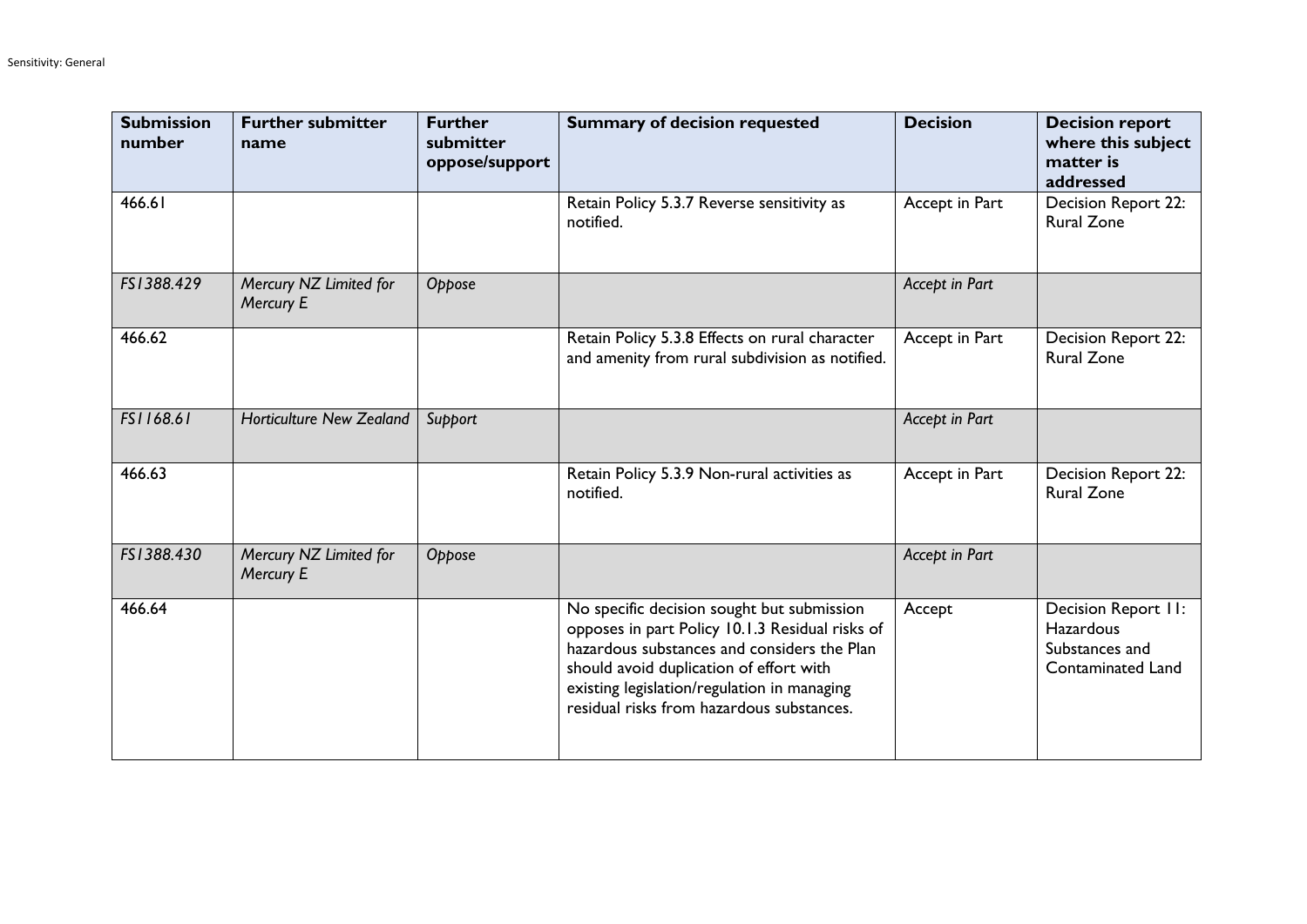| <b>Submission</b><br>number | <b>Further submitter</b><br>name    | <b>Further</b><br>submitter<br>oppose/support | <b>Summary of decision requested</b>                                                                                                                                                                    | <b>Decision</b> | <b>Decision report</b><br>where this subject<br>matter is<br>addressed |
|-----------------------------|-------------------------------------|-----------------------------------------------|---------------------------------------------------------------------------------------------------------------------------------------------------------------------------------------------------------|-----------------|------------------------------------------------------------------------|
| FS1302.16                   | <b>Mercer Airport</b>               | Support                                       |                                                                                                                                                                                                         | Accept          |                                                                        |
| FS1388.431                  | Mercury NZ Limited for<br>Mercury E | Oppose                                        |                                                                                                                                                                                                         | Reject          |                                                                        |
| 466.65                      |                                     |                                               | Delete requirement for 1.5m setback from<br>boundary where effects are mitigated from<br>Rule 16.2.4.1 PI Earthworks - General.                                                                         | Reject          | Decision Report 14:<br><b>Residential Zone</b>                         |
| 466.66                      |                                     |                                               | Amend Rule 16.2.4.3 Earthworks - Significant<br>Natural Area to remove the 1.5m setback for<br>earthworks, provided all effects be mitigated.                                                           | Reject          | Decision Report 14:<br><b>Residential Zone</b>                         |
| 466.67                      |                                     |                                               | Add a new clause (vi) to Rule 16.2.8 PI<br>Indigenous vegetation clearance inside a<br>Significant Natural Area as follows: (vi)<br>removal of vegetation for pest management<br>and biosecurity works. | Reject          | Decision Report 9:<br>Significant Natural<br>Areas                     |
| FS1340.77                   | TaTa Valley Limited                 | Support                                       |                                                                                                                                                                                                         | Reject          |                                                                        |
| FS1377.113                  | Havelock Village Limited            | Support                                       |                                                                                                                                                                                                         | Reject          |                                                                        |
| 466.68                      |                                     |                                               | Amend Rule 22.2.3.3 PI Earthworks -<br>Significant Natural Area to remove the 1.5m<br>setback for earthworks, provided all effects<br>be mitigated.                                                     | Reject          | Decision Report 9:<br>Significant Natural<br>Areas                     |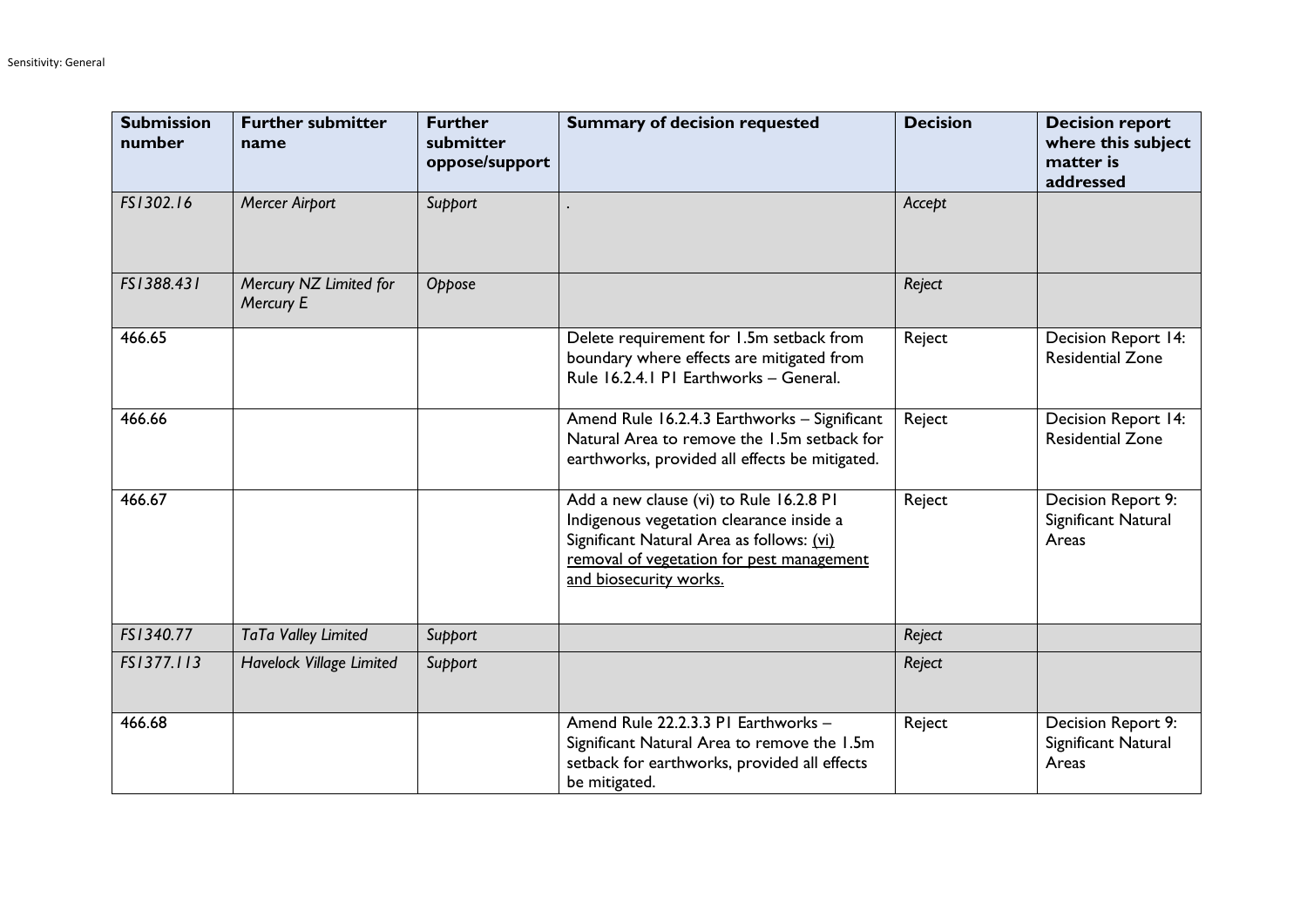| <b>Submission</b><br>number | <b>Further submitter</b><br>name | <b>Further</b><br>submitter<br>oppose/support | <b>Summary of decision requested</b>                                                                                                                                                                    | <b>Decision</b> | <b>Decision report</b><br>where this subject<br>matter is<br>addressed |
|-----------------------------|----------------------------------|-----------------------------------------------|---------------------------------------------------------------------------------------------------------------------------------------------------------------------------------------------------------|-----------------|------------------------------------------------------------------------|
| 466.69                      |                                  |                                               | Add a new clause (vi) to Rule 22.2.7 PI<br>Indigenous vegetation clearance inside a<br>Significant Natural Area as follows: (vi)<br>removal of vegetation for pest management<br>and biosecurity works. | Reject          | Decision Report 9:<br>Significant Natural<br>Areas                     |
| FS1168.71                   | <b>Horticulture New Zealand</b>  | Support                                       |                                                                                                                                                                                                         | Reject          |                                                                        |
| FS1377.114                  | Havelock Village Limited         | Support                                       |                                                                                                                                                                                                         | Reject          |                                                                        |
| 466.70                      |                                  |                                               | Amend Rule 22.3.6 Building coverage to<br>specify that buildings associated with farming<br>activities are a permitted activity.                                                                        | Accept in Part  | Decision Report 9:<br>Significant Natural<br>Areas                     |
| 466.71                      |                                  |                                               | Amend Rule 22.4.1.6 Conservation lot<br>subdivision to allow for ground truthing of<br>Significant Natural Areas.                                                                                       | Accept in Part  | Decision Report 22:<br><b>Rural Zone</b>                               |
| 466.72                      |                                  |                                               | Amend the matters of discretion in Rule<br>22.4.1.6 Conservation lot subdivision to<br>include compliance with criteria set out in<br>section 11A of Waikato Regional Policy<br>Statement.              | Reject          | Decision Report 22:<br><b>Rural Zone</b>                               |
| 466.73                      |                                  |                                               | Add a new matter of discretion to Rule<br>22.4.1.6 Conservation lot subdivision<br>regarding the potential for reverse sensitivity<br>effects.                                                          | Reject          | Decision Report 22:<br><b>Rural Zone</b>                               |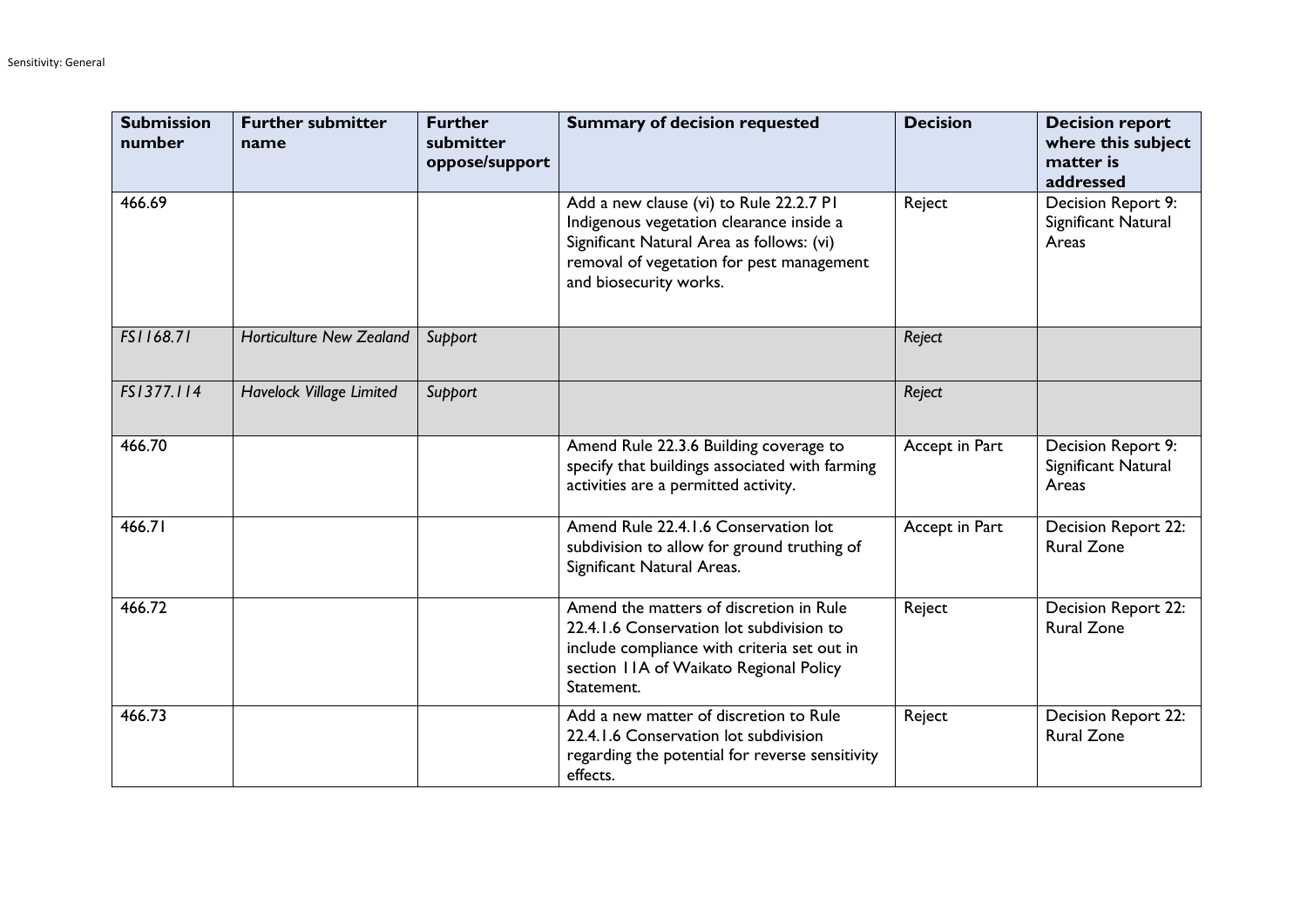| <b>Submission</b><br>number | <b>Further submitter</b><br>name | <b>Further</b><br>submitter<br>oppose/support | <b>Summary of decision requested</b>                                                                                                                                                                                                                                                 | <b>Decision</b> | <b>Decision report</b><br>where this subject<br>matter is<br>addressed                |
|-----------------------------|----------------------------------|-----------------------------------------------|--------------------------------------------------------------------------------------------------------------------------------------------------------------------------------------------------------------------------------------------------------------------------------------|-----------------|---------------------------------------------------------------------------------------|
| 466.74                      |                                  |                                               | Explore rates relief for the following<br>Where high class soils are<br>situations:<br>rezoned for urban growth but remain in<br>primary production use to assist in retaining<br>economic viability.<br>Large scale<br>ecological enhancement areas retired from<br>productive use. | Reject          | Decision Report 22:<br><b>Rural Zone</b>                                              |
| 466.75                      |                                  |                                               | No specific decision sought, but submission<br>considers that hazardous substances are<br>managed through existing legislation and the<br>approach of the Proposed District Plan is<br>over-regulation and unnecessary.                                                              | Reject          | Decision Report 22:<br><b>Rural Zone</b>                                              |
| 466.76                      |                                  |                                               | No specific decision sought, but submission<br>considers the rezoning of High Class Soils for<br>residential use may be inconsistent with the<br>policies and objectives of the Proposed<br>District Plan in some instances.                                                         | Accept          | Decision Report II:<br><b>Hazardous</b><br>Substances and<br><b>Contaminated Land</b> |
| 466.77                      |                                  |                                               | No specific decision sought, but submission<br>supports avoiding rural land fragmentation<br>through the concentration of housing<br>development in growth nodes, in and around<br>town centres.                                                                                     | Accept          | <b>Decision Report 22:</b><br><b>Rural Zone</b>                                       |